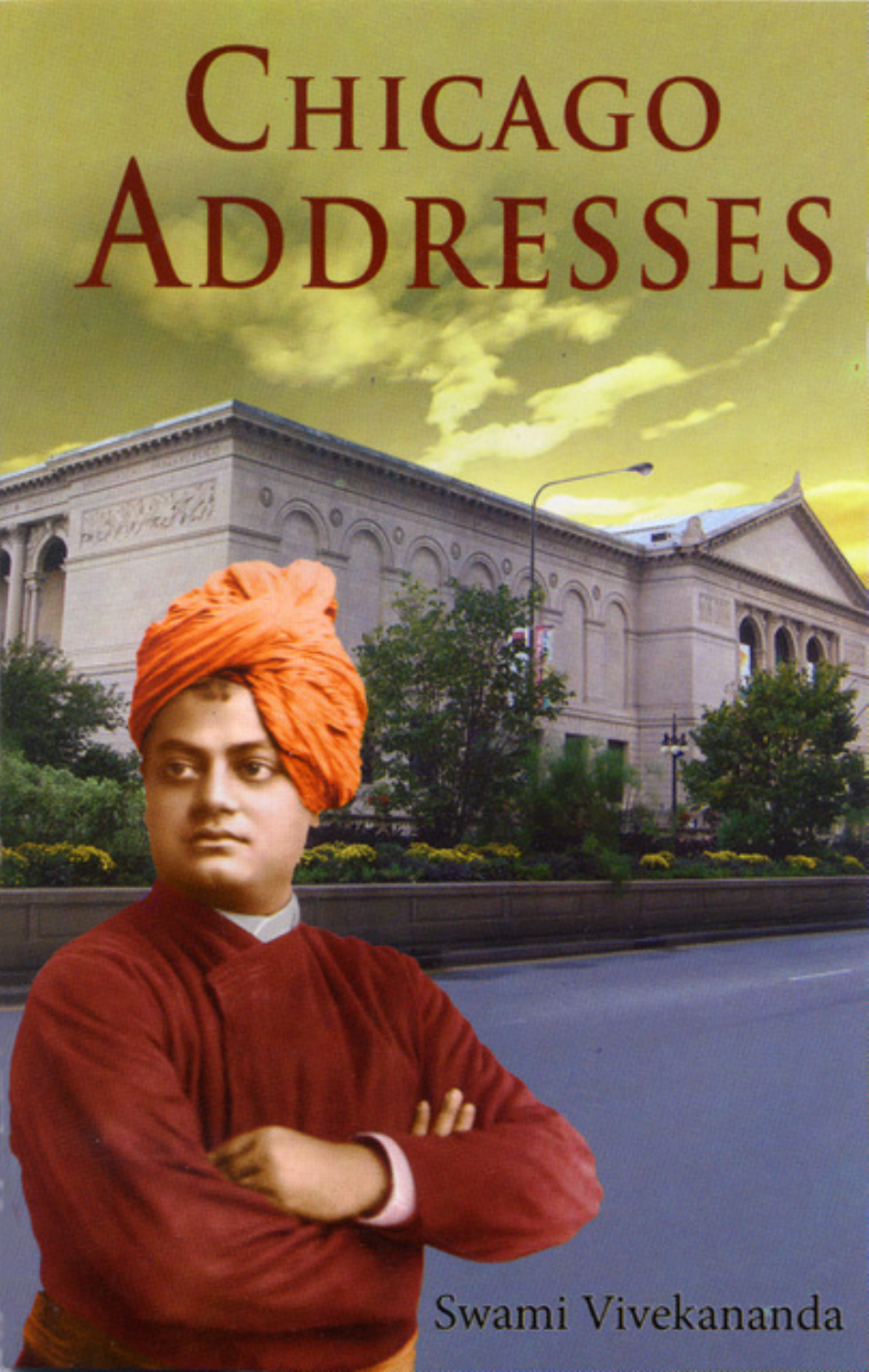# **CHICAGO ADDRESSES**

**SWAMI VIVEKANANDA**

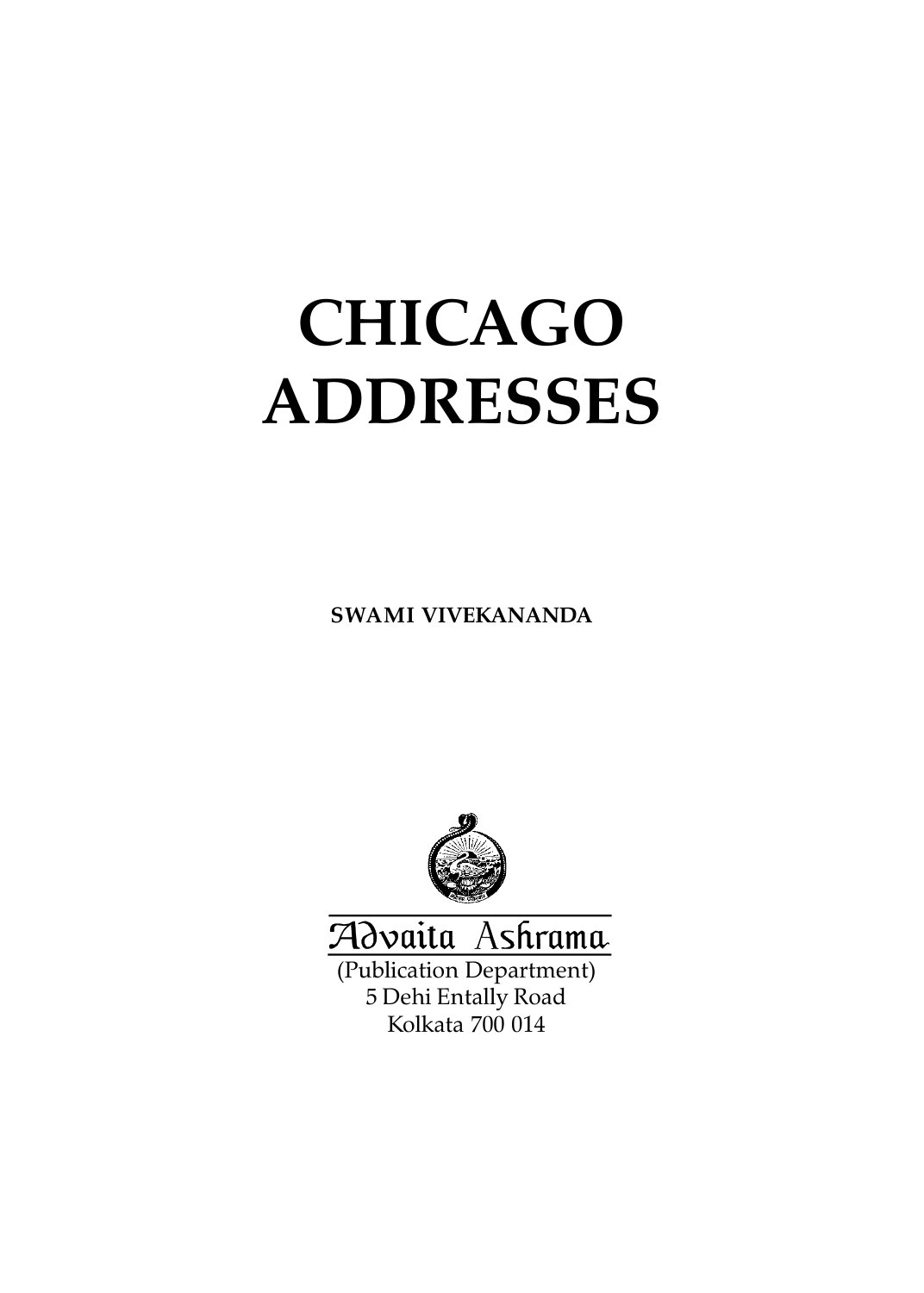*Published by* Swami Bodhasarananda Adhyaksha, Advaita Ashrama Mayavati, Champawat, Uttarakhand, Himalayas *from its publlication Department, Kolkata Email: mail@advaitaashrama.org Website: www.advaitaashrama.org*

*© All rights reserved* Forty-third impression, september 2010 16M

ISBN 9778 - 81-7505-138-6

*Printed in India at* Trio Process Kolkata 700 014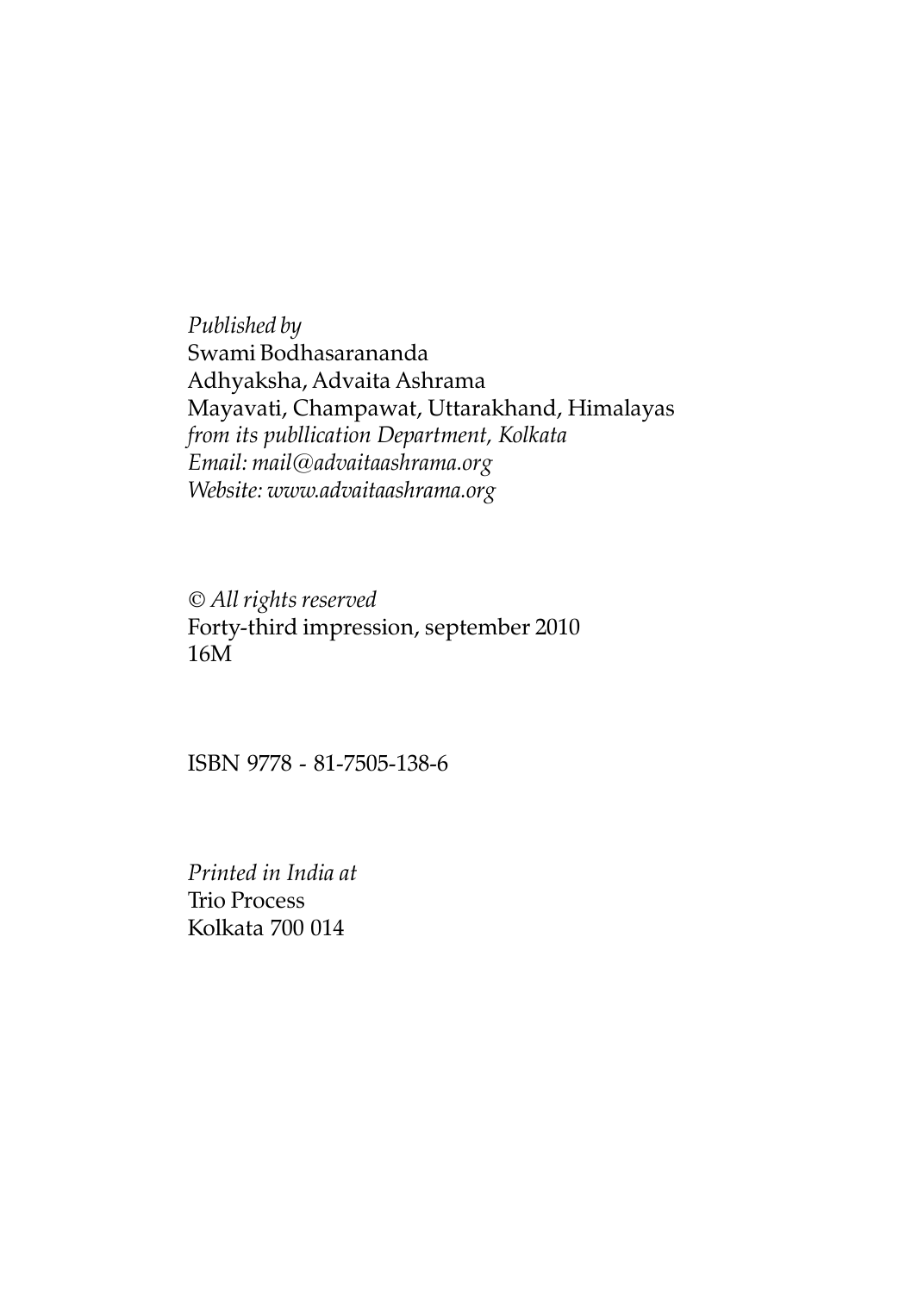## **CONTENTS**

| Publisher's Note                      | 5. |
|---------------------------------------|----|
| The Background Story                  |    |
| Response to Welcome                   | 19 |
| Why We Disagree                       | 22 |
| Paper on Hinduism                     | 25 |
| Religion Not the Crying Need of India | 51 |
| Buddhism: The Fulfilment of Hinduism  | 53 |
| Address at the Final Session          | 58 |
| Appendix                              | 61 |
|                                       |    |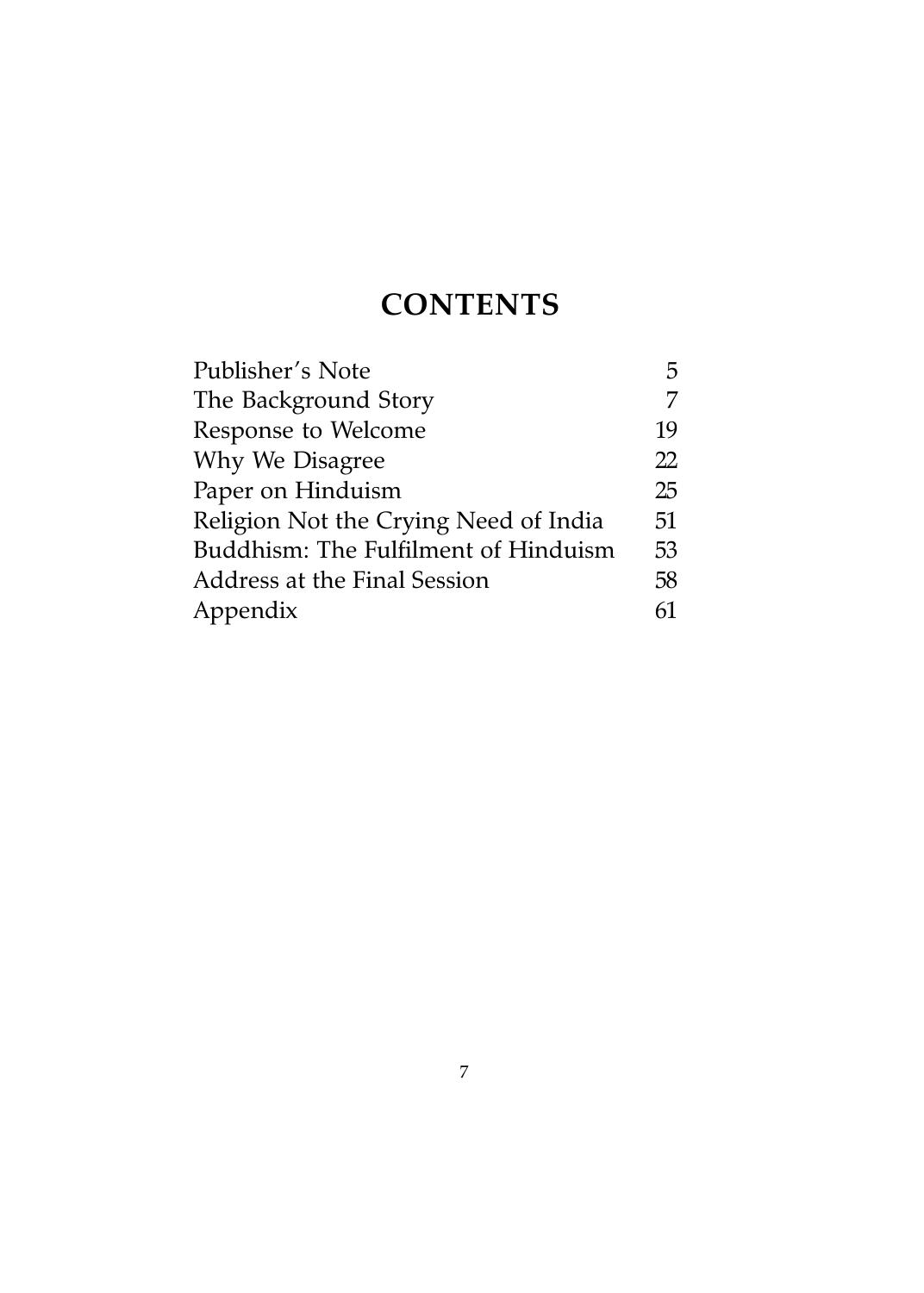## **Publisher's Note to the Twenty-third Impression**

In the present impression which is being published on the occasion of the Centenary of Swami Vivekananda's participation at the Parliament of Religions we have added a background story of the inspiring circumstances that made Swami Vivekananda's appearance on the platform of the Parliament of Religions in 1893 possible. In the appendix we have presented to our readers what many eminent persons wrote about Swamiji and his speeches at the Parliament. Sanskrit quotations referred to by Swamiji in his speeches have also been provided with in the endnotes together with their references to source-books. It is hoped that these renovations will help the readers to understand and appreciate Swami Vivekananda and his message delivered at Chicago in a deeper way.

11 September 1993 PUBLISHER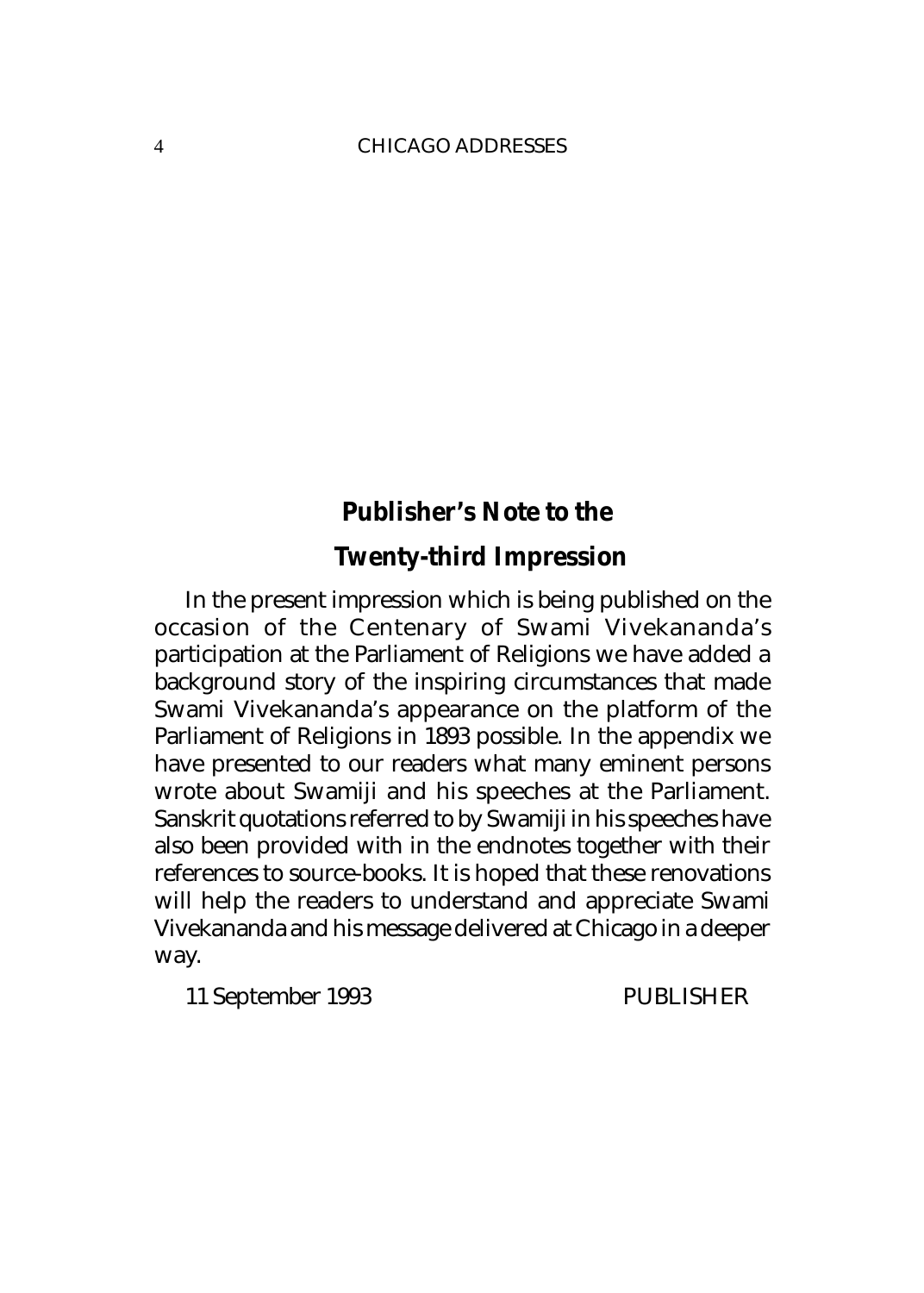# **THE BACKGROUND STORY A Wandering Monk in Search of a Way**

After the passing away of Sri Ramakrishna in August 1886, Swami Vivekananda spent several years in intense spiritual practices, first in the newly established Ramakrishna Monastery at Baranagore, and later at other places, such as the plains of northern India and the Himalayas. He often wanted to enter the deepest Indian forests to lose himself in silent meditation, but every time some obstacle or other—sometimes the sickness of a brother monk, sometimes the death of a devotee—brought him back to a society beset with a thousand and one miseries. He gradually realized that he was not meant to live the life of an ordinary recluse, struggling for personal salvation. He was destined to work for the divine mission entrusted to him by his Master, Sri Ramakrishna. The Master had told him before his passing away that he would have to do `Mother's work', to `teach mankind', and `to be like a banyan tree, giving shelter to the tired, weary travelers.' At this time he felt an inner urge to wander alone over the length and breadth of India in search of a plan of action to follow.

In January 1891, leaving the company of his brother monks, he wandered from place to place, alone with God. At first he travelled in the north and later he went to the south, all the while studying closely the life of the people in every class of society. He was deeply moved by this experience. He wept to see the stagnant life of the Indian masses crushed down by ignorance and poverty, and was disturbed by the spell of materialistic ideas he noticed among the educated, who blindly imitated the glamour of the West. He saw that spirituality was at a low ebb in the land of its birth. The picture of ancient India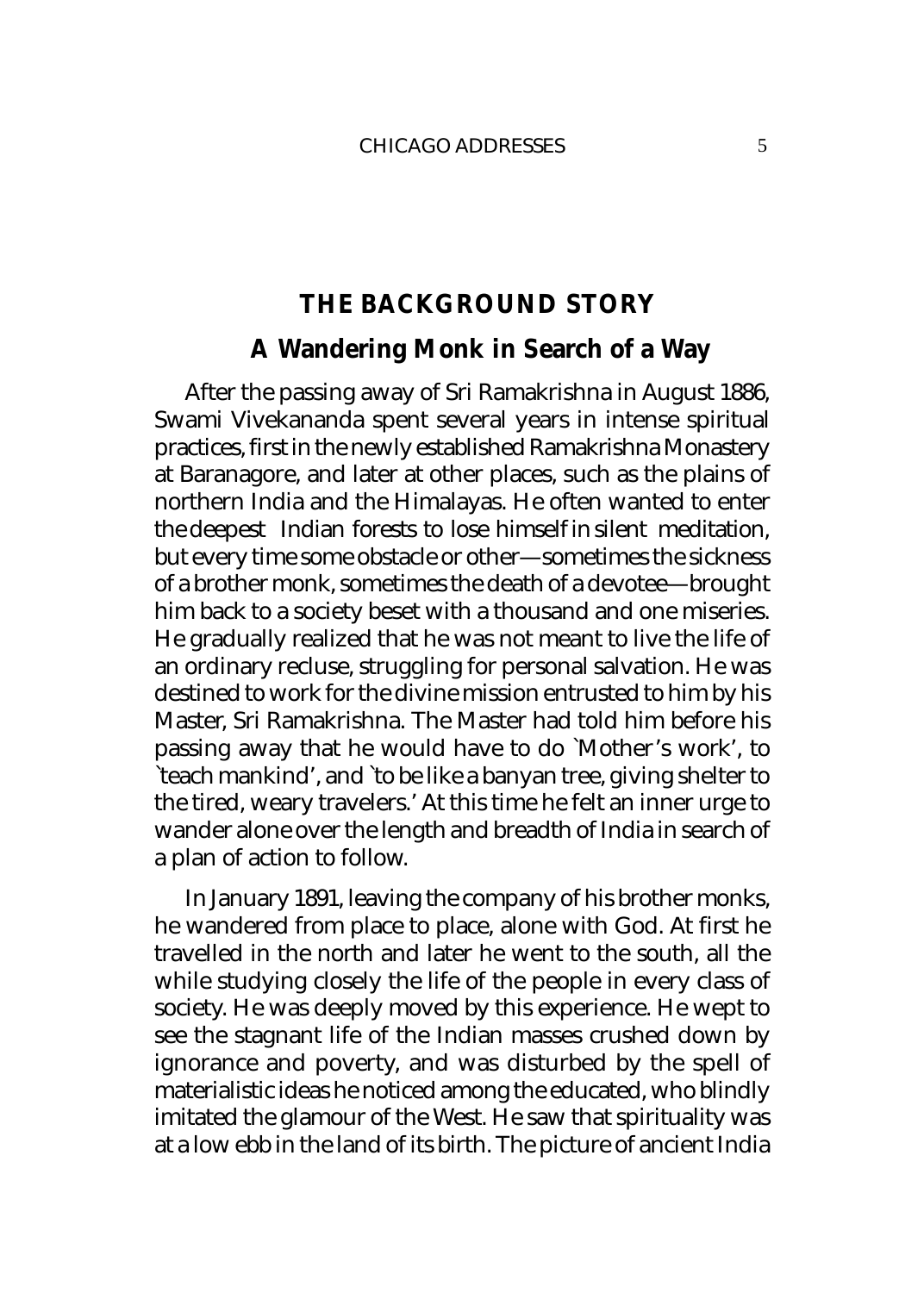#### 6 CHICAGO ADDRESSES

came before his eyes vividly in all its grandeur and glory, and the contrast was unbearable. India should not be allowed to drift this way. He visualised that India must become dynamic in all spheres of human activity and spiritualize the life of her own children as well as all mankind. He felt that he was the instrument chosen by the Lord to bring about this change.

Some enlightened people in different parts of India had previously advised Swamiji to go to the West, where his interpretation of Hinduism might be properly appreciated. At first Swamiji did not pay much attention to them. But when he later heard about the Parliament of Religions, which was to be held in Chicago in 1893, he expressed his desire to attend it, thinking that it might help him in carrying out his divine mission.

In the last lap of his journey he came to Kannyakumari where, sitting on the prominent rock just off the main coast, he reviewed his experiences during his wanderings and meditated deeply on India—her past, present, and future, the causes of her downfall, and the means for her resurrection. All these flashed through his mind, and he took the momentous decision to go to the West to raise funds for the uplift of the Indian masses. In exchange, he decided, he would give the rich spiritual treasures that India had accumulated through the centuries and that he himself had inherited from his Master. With this decision he came back to the mainland. But still he was not sure whether the plan was in accordance with the divine will. He prayed and prayed for days together to the Mother and to his Master for guidance. Shortly afterwards, a symbolic dream convinced him that he had the needed divine command. He saw the figure of Sri Ramakrishna walking from the seashore into the ocean, beckoning him to follow. Further, Holy Mother, Sri Sarada Devi, to whom he had written earlier, sent her consent and blessings. All doubts were now gone. He was determined to go. Finally, with the money collected by his young disciples by begging from door to door as well as that given by the Maharaja of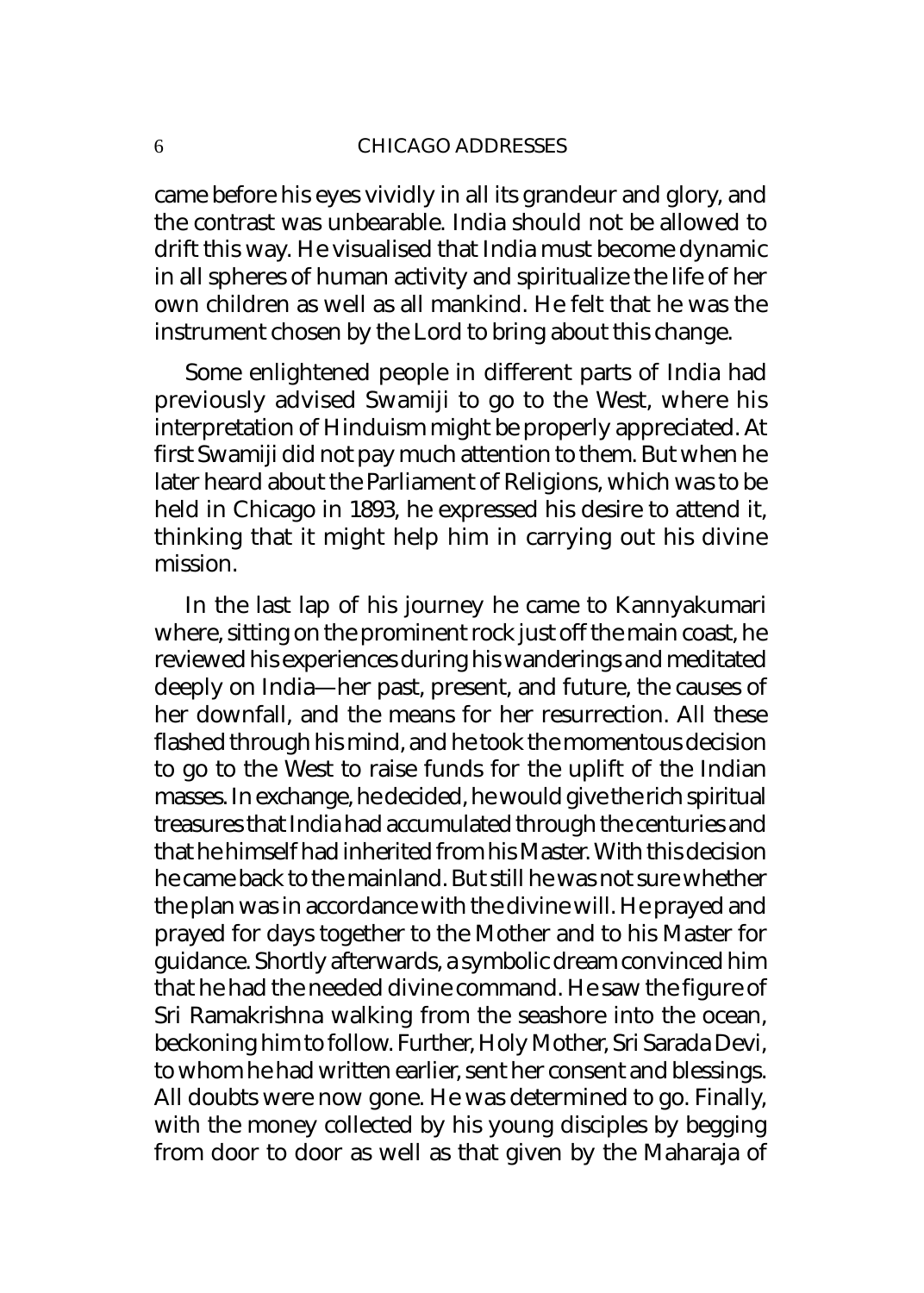Mysore, the Raja of Ramnad and the Raja of Khetri, Swamiji sailed for America from Bombay on 31 May 1893.

#### *Arrival in America*

#### *and Becoming a Delegate*

Swamiji reached Chicago at the end of July via Colombo, Singapore, Japan and Vancouver. Arriving there he was shocked to learn from the Information Bureau that the Parliament of Religions would not commence until September and that no delegate would be admitted without proper credentials from a bona fide organization. Moreover, the time for admittance and registration of delegates was already over. Swamiji did not have any credentials whatsoever. In sending Swamiji, his disciples in Madras, in their unbounded enthusiasm and faith, had taken it for granted that he had only to appear and he would be given a chance. The Swami too did not foresee the difficulties in the way, as he was sure he was moving towards the fulfilment of a divine mission.

Swamiji also found that living in Chicago was very costly. As he did not have enough money, he left for Boston, where things were cheaper. On the way a wealthy traveller in the train, Miss Katherine Abbott Sanborn, was attracted by his noble bearing and charming conversation. She became more interested when she learned the purpose of his coming to America. She said, "Well, Swami, I invite you to come to my home to live. Perhaps something will turn up in your favour." The invitation was a God-send for the Swami, who readily consented and started living at her village home in Massachusetts near Boston. Through her Swamiji became acquainted with Mr. J. H. Wright, a professor of Greek at Harvard University. After a four hour conversation with Swamiji, the Professor was so impressed by his learning and wisdom that he took it upon himself to arrange for his admittance to the Parliament of Religions as a delegate. "This is the only way you can be introduced to the nation at large," he told Swamiji. Swamiji had explained his difficulties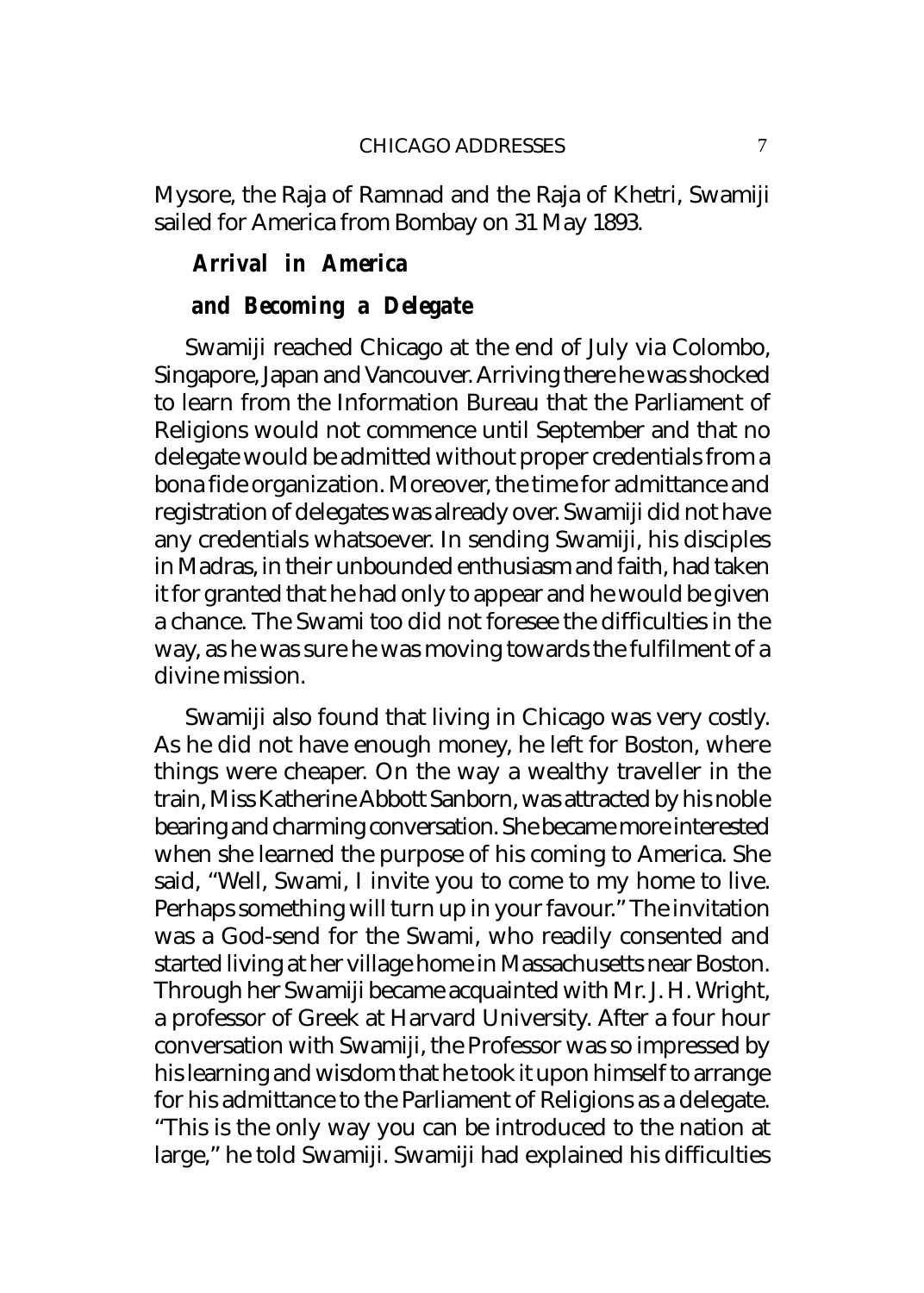and had said that he had no credentials. Thereupon Prof. Wright had exclaimed, "To ask you, Swami, for credentials is like asking the sun to state its right to shine." He at once wrote to the Chairman of the Committee for the Selection of the Delegates, who happened to be his friend: "Here is a man who is more learned than all our professors put together." He also gave Swamiji letters of introduction to the Committee that looked after the Oriental delegates, and bought him a ticket to Chicago. Unfortunately, when Swamiji arrived in Chicago on 9th September, he found to his dismay that he had mislaid the address of the Committee. He made enquiries of passersby, but it being the north-east side of the city where mostly Germans lived, they could not understand him. The chilly nights of September were coming on. So Swamiji, who would soon shake America by his address at the Parliament, found no other alternative than to take shelter in an empty boxcar in the railroad freight yard. He soon freed himself from all anxieties and slept there, trusting in the guidance of the Lord. In the morning he set out to find his way. He soon came to one of the rich quarters of the city. Extremely tired and hungry, he sought help from house to house as a sannyasin in India would. Seeing his soiled clothes and worn out appearance, the servants in the houses treated him rudely, sometimes slamming the door in his face. After a while, exhausted and resigning himself to the will of the Lord he sat down on the roadside. Just then the door of a fashionable residence opposite him opened and a lady of regal appearance came out and spoke to him in a soft voice, "Sir, are you a delegate to the Parliament of Religions?" Swamiji told her of his difficulties. She at once invited him into her house and attended to his immediate needs. Later, when Swamiji had taken food and had rested, she took him to the office of the Parliament of Religions. He was gladly accepted as a delegate and lodged with the other Oriental guests. His deliverer was Mrs. George W. Hale. She and her children became Swamiji's warmest friends.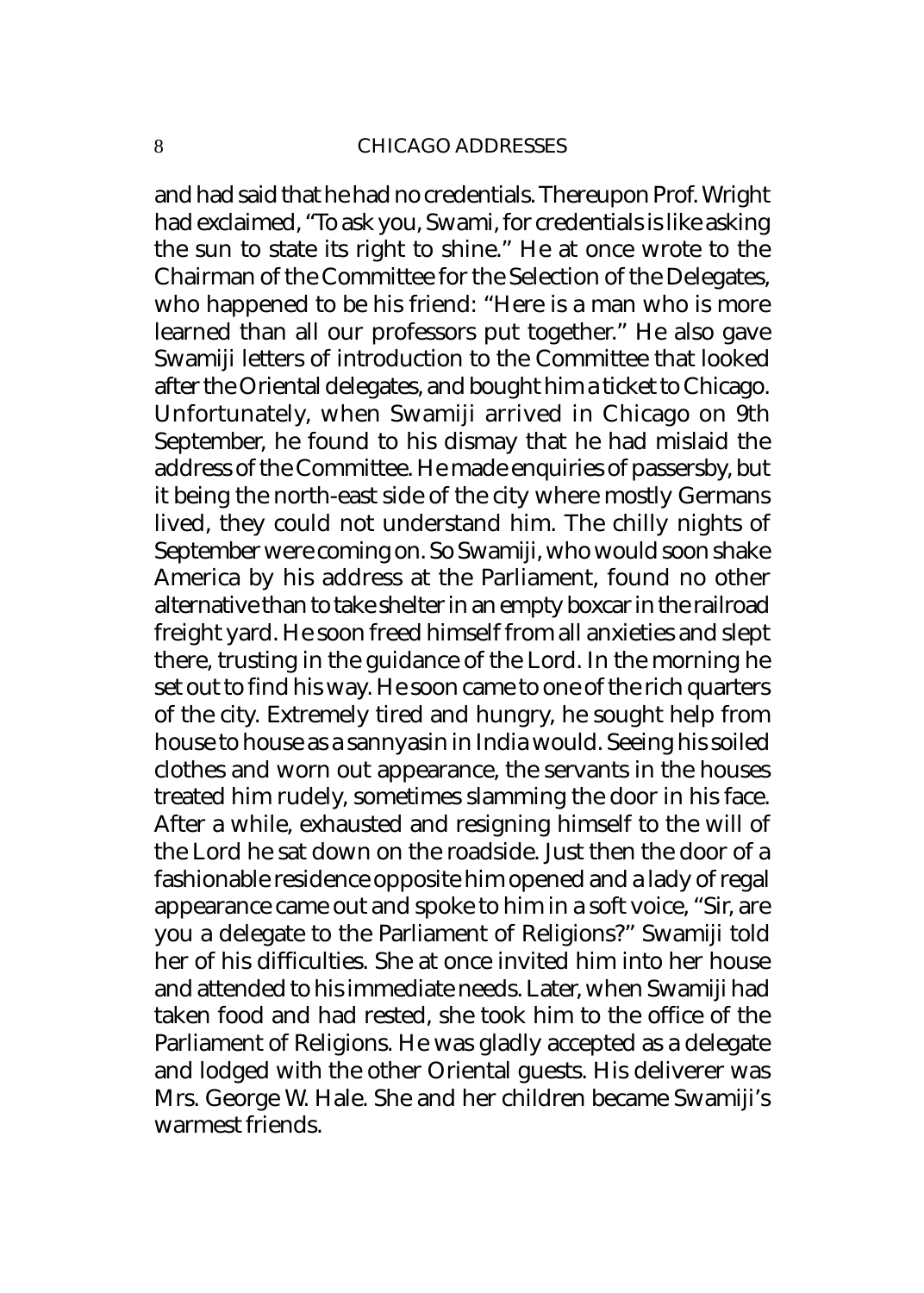A new spirit now took possession of Swamiji. He was convinced beyond doubt that the Lord was with him. His days were spent in prayer and meditation, and in the earnest longing that he might be made a true instrument of the Lord, a true spokesman of Hinduism, a true bearer of his Master's message.

#### *On the Platform*

#### *of the Parliament of Religions*

The Parliament of Religions was an adjunct of the World's Columbian Exposition, which was held in Chicago in 1893 to celebrate the four hundredth anniversary of the discovery of America by Christopher Columbus. Some of the declared objectives of the Parliament were to present the important truths held and taught in common by different religions of the world and to bring the nations of the earth into a more friendly relationship. But many thought and hoped that the Parliament would prove the superiority of their own religion over the others. However, through divine dispensation, as it were, the validity of all religions ultimately became the keynote of the Parliament, and Swami Vivekananda became the most impressive and eloquent mouthpiece of that central theme.

The first session of the Parliament was held on Monday, 11 September 1893, in the spacious hall of the Art Institute. Its huge galleries were packed up with more than 4,000 people men and women representing the best culture of the United States. Representatives of all organized religions—Buddhism, Christianity, Confucianism, Hinduism, Jainism, Judaism, Mohammedanism, Shintoism, Theism, ( Brahmo Samaj ) and Zoroastrianism—were there, and among them was Swami Vivekananda, rapt in silent prayer, attracting the attention of the audience by his commanding presence. The Parliament opened with a prayer, after which the Chairman, Reverend J. H. Barrows, introduced the delegates one by one, who then read their prepared speeches. But Swamiji had no such written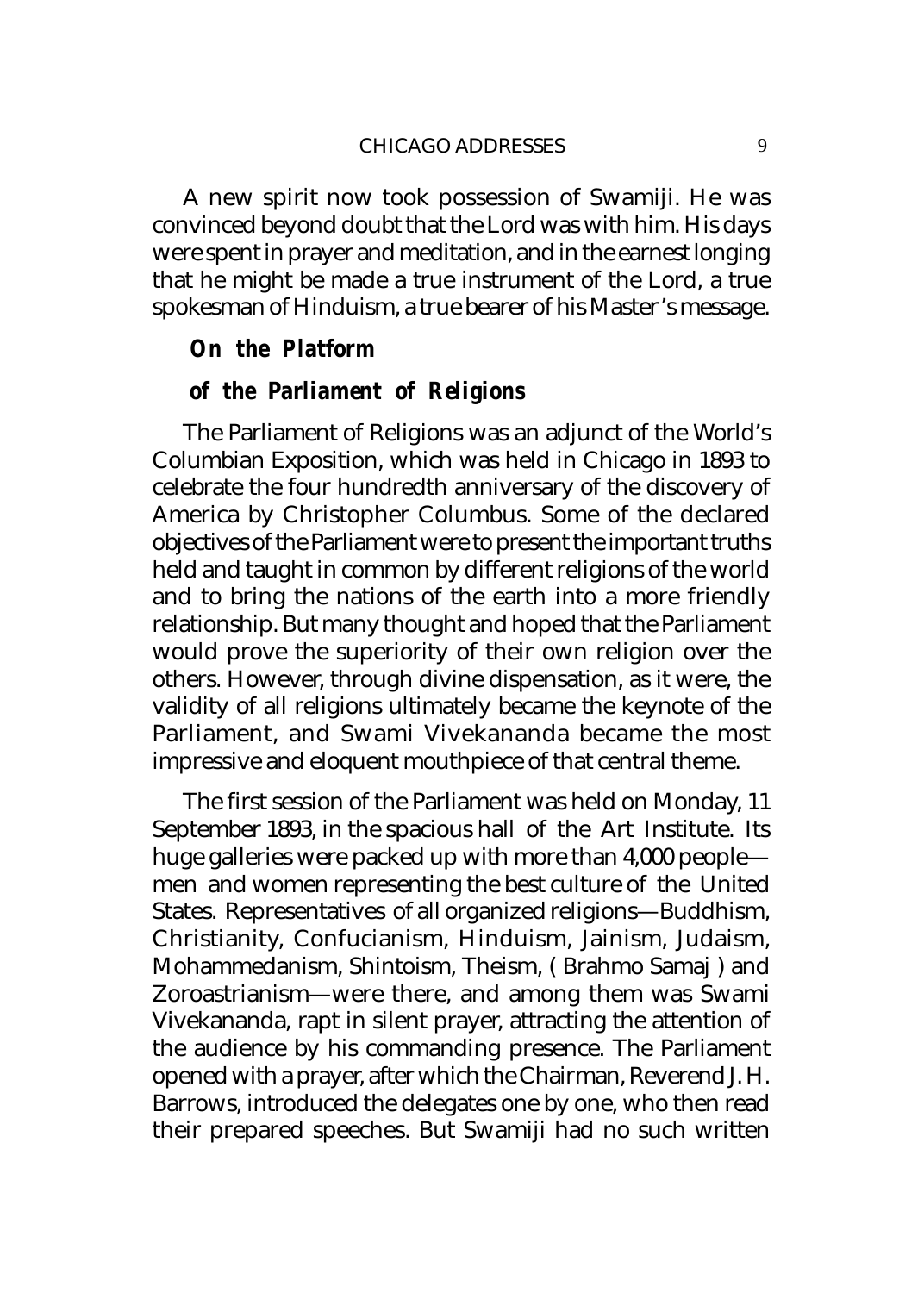#### 10 CHICAGO ADDRESSES

speech with him and he had never before addressed such a huge assembly. He did not speak in the morning session but went on postponing the summons from the chair. In the afternoon, when he could no longer put off his turn he stepped up to rostrum, his face glowing like fire. Inwardly bowing down to Devi Saraswati, the Goddess of Knowledge, he began to speak. No sooner had he addressed the assembly as `Sisters and Brothers of America' than a great wave of enthusiasm went through the audience. They rose to their feet with shouts of applause, as if they had gone mad. Everyone was cheering, cheering, and cheering. The Swami was bewildered. For two full minutes he attempted to speak, but the wild enthusiasm of the audience would not allow it. Others had addressed them in the customary manner but Swamiji had touched the deepest chord of their heart by discarding formality and stressing the kinship of all people. After the applause subsided the Swami made a brief speech.

When Swamiji had finished and sat down, exhausted with emotion, there was another tremendous ovation. The next day all the papers lionized him as the greatest figure and the best speaker of the Parliament. The unknown young monk became known throughout the United States of America. `His life-size portraits were posted on the roadside in Chicago with his name written beneath it, and many showed reverence to it with bowed heads.'

In his speeches at the Parliament Swamiji stressed again and again the idea of validity of all religions and their harmony. Every religion, he pointed out, has produced men and women of most exalted character endowed with holiness, purity and charity. This vindicated the validity of each of them. He, therefore, appealed to every person to preserve his or her individuality and at the same time to learn and assimilate the good points, the spirit of others' religions.

Another idea that Swamiji forcefully championed at the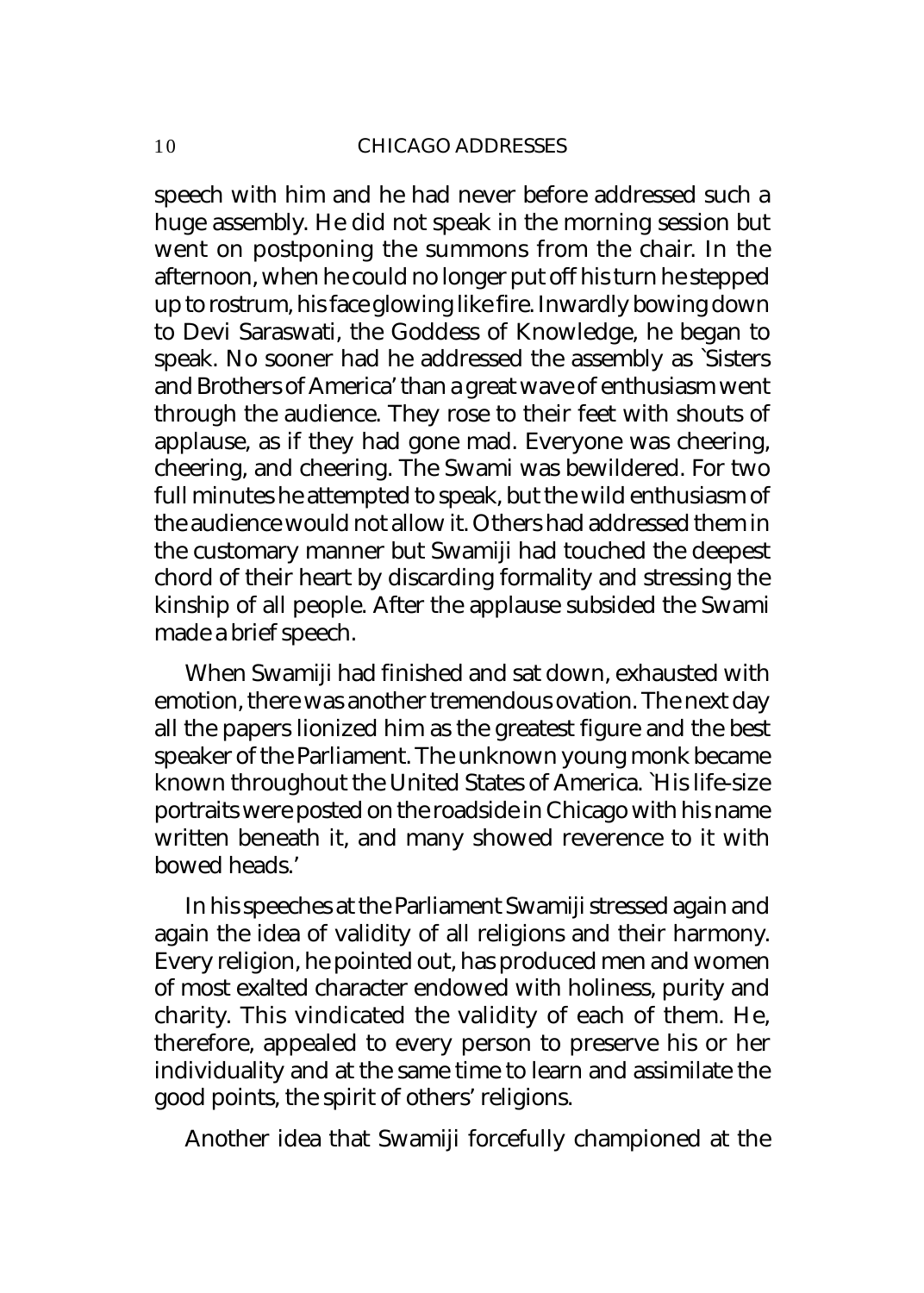Parliament was that man is only apparently a mortal body or a mind but he is really a divine soul, a spirit, pure and immortal, the master of matter and mind. Swamiji pointed out that the goal of human life is to become divine by manifesting this inmost divinity through every thought and action of ours. Herein lies the solution to all our problems—individual or collective.

 We shall now present the soul-stirring lectures of Swamiji in his own words.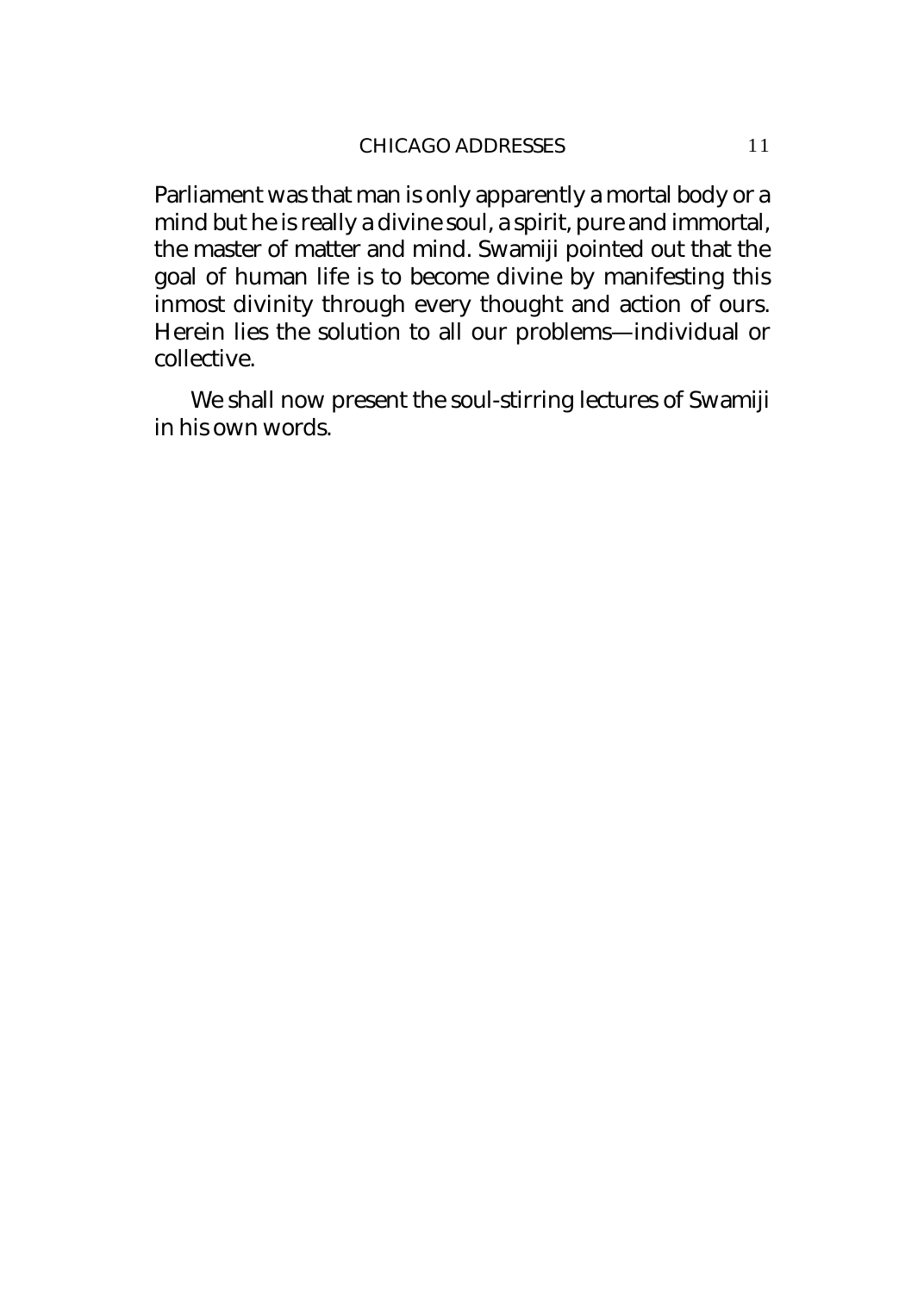# *CHICAGO ADDRESSES*

#### **RESPONSE TO WELCOME**

*At the World's Parliament of Religions, Chicago, 11 September 1893*

Sisters and Brothers of America,

It fills my heart with joy unspeakable to rise in response to the warm and cordial welcome which you have given us. I thank you in the name of the most ancient order of monks in the world; I thank you in the name of the mother of religions; and I thank you in the name of the millions and millions of Hindu people of all classes and sects.

My thanks, also, to some of the speakers on this platform who, referring to the delegates from the Orient, have told you that these men from far-off nations may well claim the honour of bearing to different lands the idea of toleration. I am proud to belong to a religion which has taught the world both tolerance and universal acceptance. We believe not only in universal toleration, but we accept all religions as true. I am proud to belong to a nation which has sheltered the persecuted and the refugees of all religions and all nations of the earth. I am proud to tell you that we have gathered in our bosom the purest remnant of the Israelites, who came to southern India and took refuge with us in the very year in which their holy temple was shattered to pieces by Roman tyranny. I am proud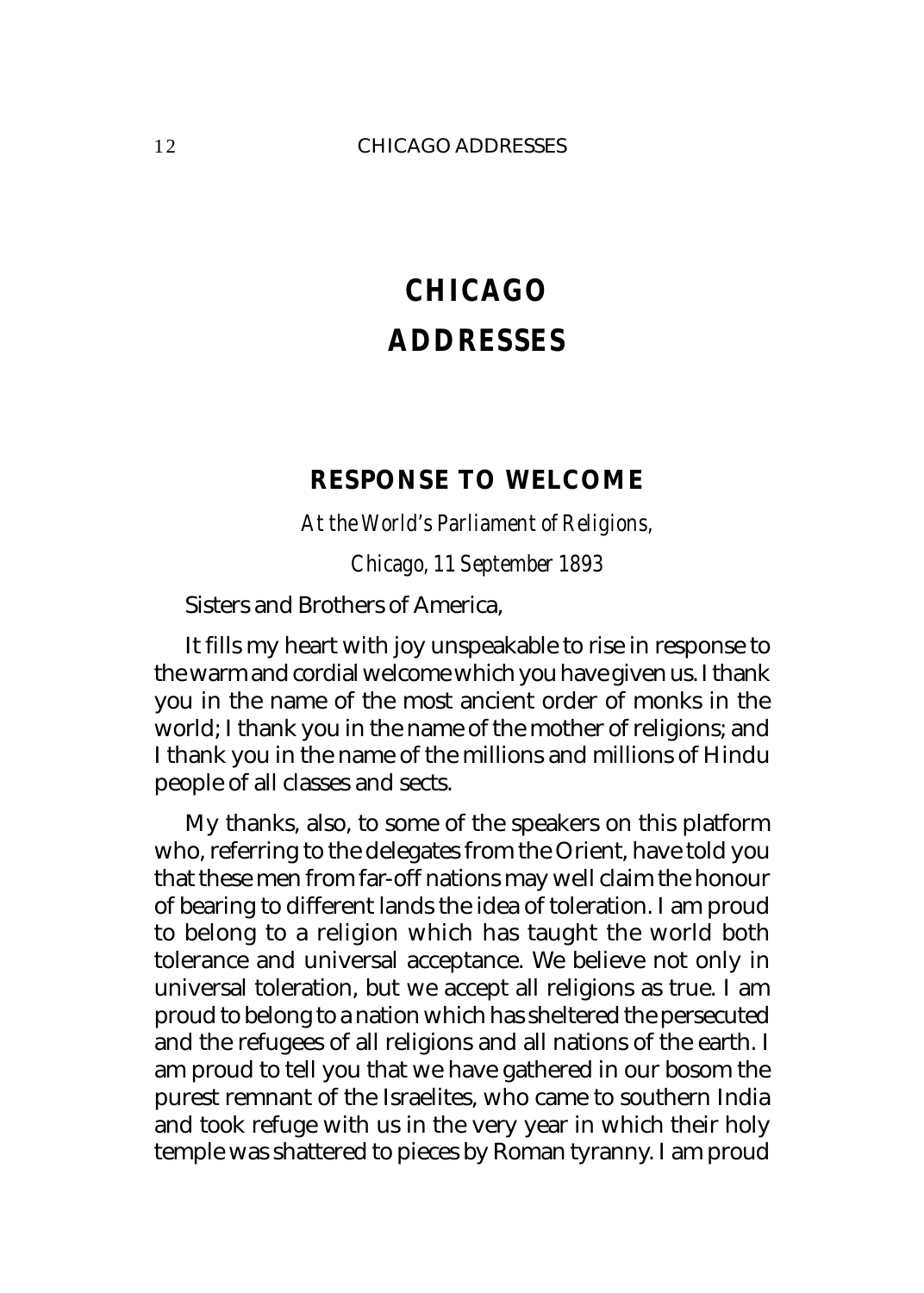to belong to the religion which has sheltered and is still fostering the remnant of the grand Zoroastrian nation. I will quote to you, brethren, a few lines from a hymn which I remember to have repeated from my earliest boyhood, which is every day repeated by millions of human beings: `As the different streams having their sources in different places all mingle their water in the sea, so, O Lord, the different paths which men take through different tendencies, various though they appear, crooked or straight, all lead to Thee.'1

The present convention, which is one of the most august assemblies ever held, is in itself a vindication, a declaration to the world, of the wonderful doctrine preached in the Gita: `Whosoever comes to Me, through whatsoever form, I reach him; all men are struggling through paths which in the end lead to Me.'2 Sectarianism, bigotry, and its horrible descendant, fanaticism, have long possessed this beautiful earth. They have filled the earth with violence, drenched it often and often with human blood, destroyed civilization, and sent whole nations to despair. Had it not been for these horrible demons, human society would be far more advanced than it is now. But their time is come; and I fervently hope that the bell that tolled this morning in honour of this convention may be the death-knell of all fanaticism, of all persecutions with the sword or with the pen, and of all uncharitable feelings between persons wending their way to the same goal.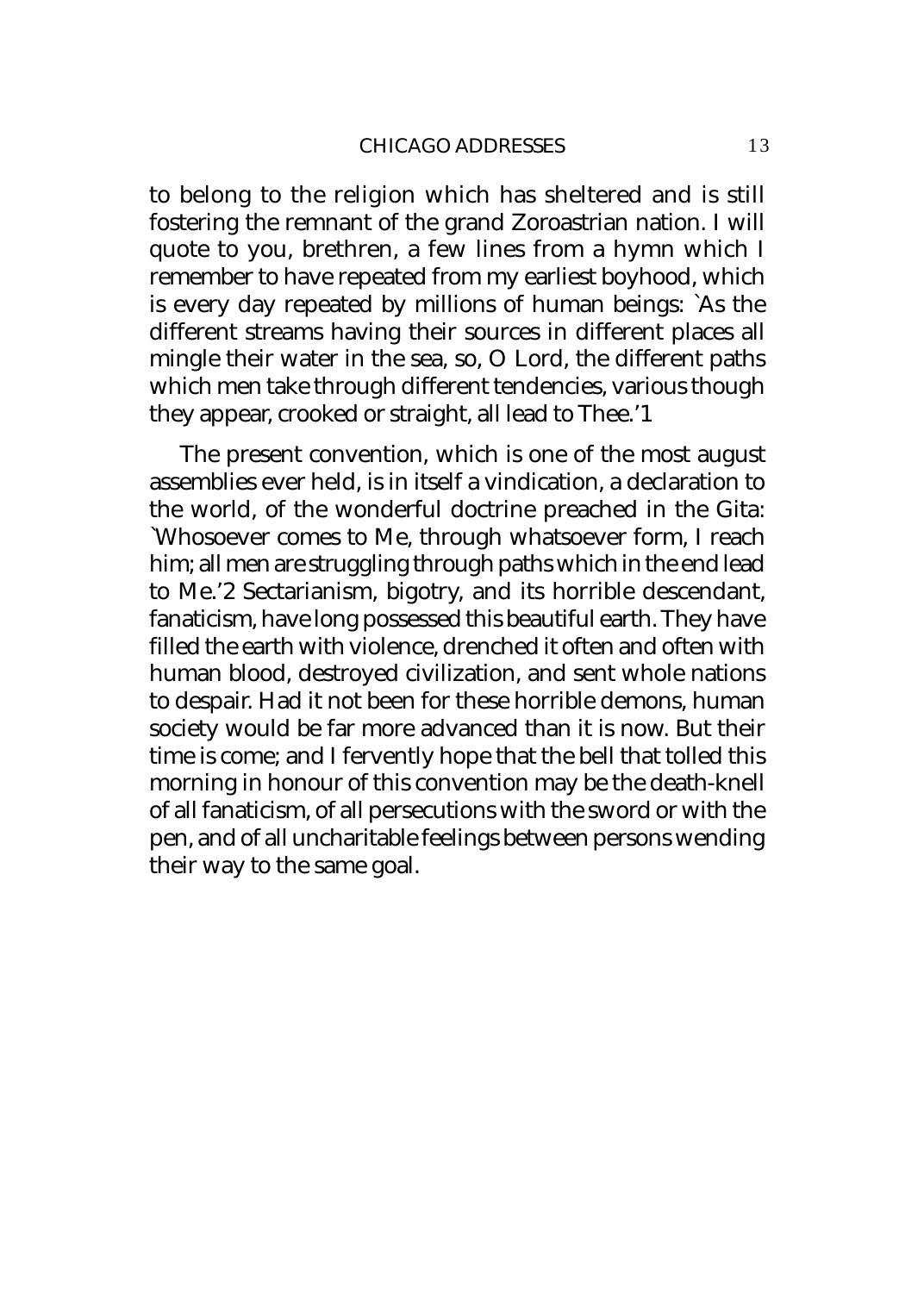

# **SWAMI VIVEKANANDA'S SPEECHES AT THE PARLIAMENT OF RELIGIONS**

#### **RESPONSE TO WELCOME**

*At the World's Parliament of Religions, Chicago, 11 September 1893*

Sisters and Brothers of America,

It fills my heart with joy unspeakable to rise in response to the warm and cordial welcome which you have given us. I thank you in the name of the most ancient order of monks in the world; I thank you in the name of the mother of religions; and I thank you in the name of the millions and millions of Hindu people of all classes and sects.

My thanks, also, to some of the speakers on this platform who, referring to the delegates from the Orient, have told you that these men from far-off nations may well claim the honour of bearing to different lands the idea of toleration. I am proud to belong to a religion which has taught the world both tolerance and universal acceptance. We believe not only in universal toleration, but we accept all religions as true. I am proud to belong to a nation which has sheltered the persecuted and the refugees of all religions and all nations of the earth. I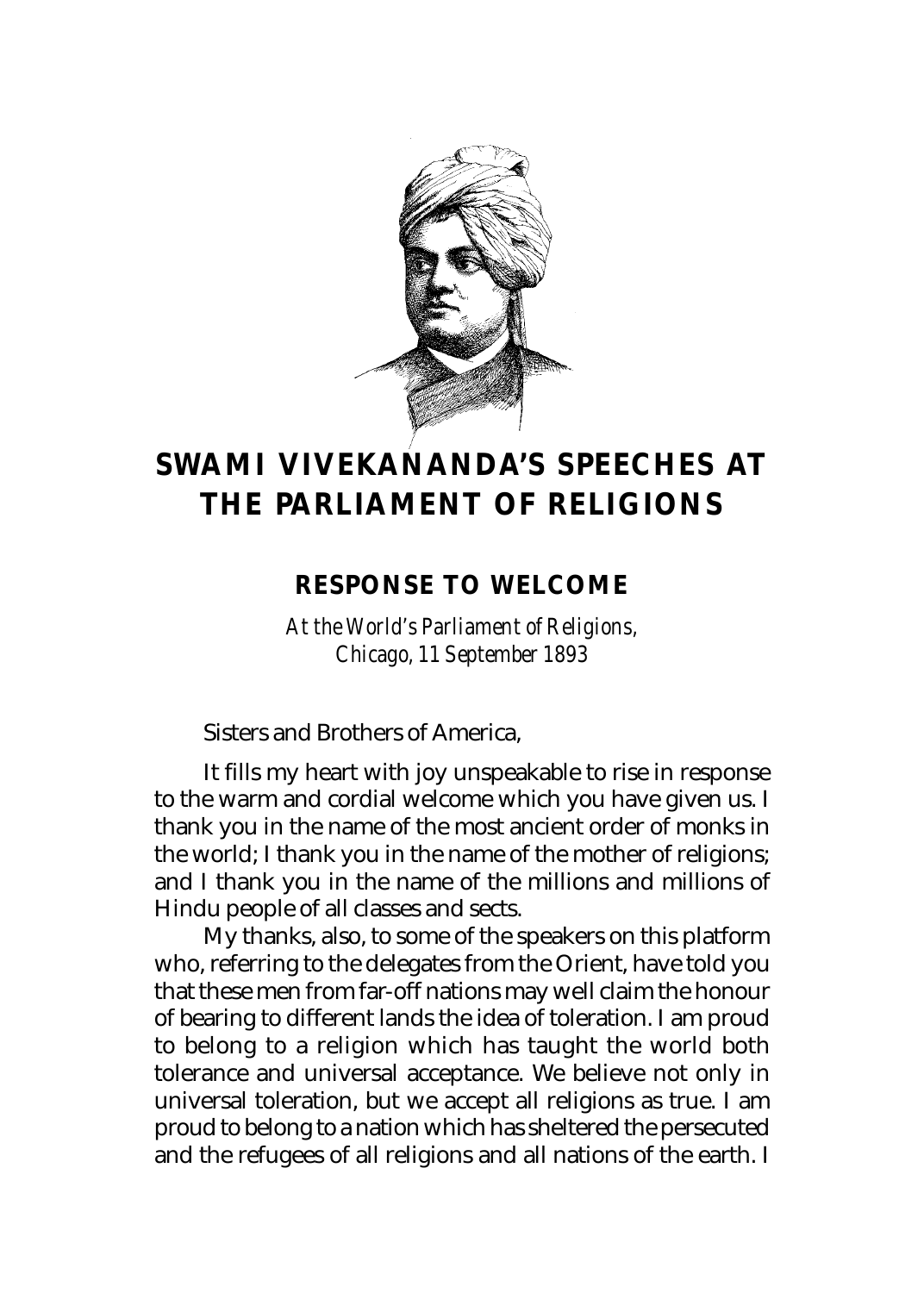am proud to tell you that we have gathered in our bosom the purest remnant of the Israelites, who came to southern India and took refuge with us in the very year in which their holy temple was shattered to pieces by Roman tyranny. I am proud to belong to the religion which has sheltered and is still fostering the remnant of the grand Zoroastrian nation. I will quote to you, brethren, a few lines from a hymn which I remember to have repeated from my earliest boyhood, which is every day repeated by millions of human beings: 'As the different streams having their sources in different places all mingle their water in the sea, so, O Lord, the different paths which men take through different tendencies, various though they appear, crooked or straight, all lead to Thee.'1

The present convention, which is one of the most august assemblies ever held, is in itself a vindication, a declaration to the world, of the wonderful doctrine preached in the *Gita*: 'Whosoever comes to Me, through whatsoever form, I reach him; all men are struggling through paths which in the end lead to Me.'2 Sectarianism, bigotry, and its horrible descendant, fanaticism, have long possessed this beautiful earth. They have filled the earth with violence, drenched it often and often with human blood, destroyed civilization, and sent whole nations to despair. Had it not been for these horrible demons, human society would be far more advanced than it is now. But their time is come; and I fervently hope that the bell that tolled this morning in honour of this convention may be the death-knell of all fanaticism, of all persecutions with the sword or with the pen, and of all uncharitable feelings between persons wending their way to the same goal.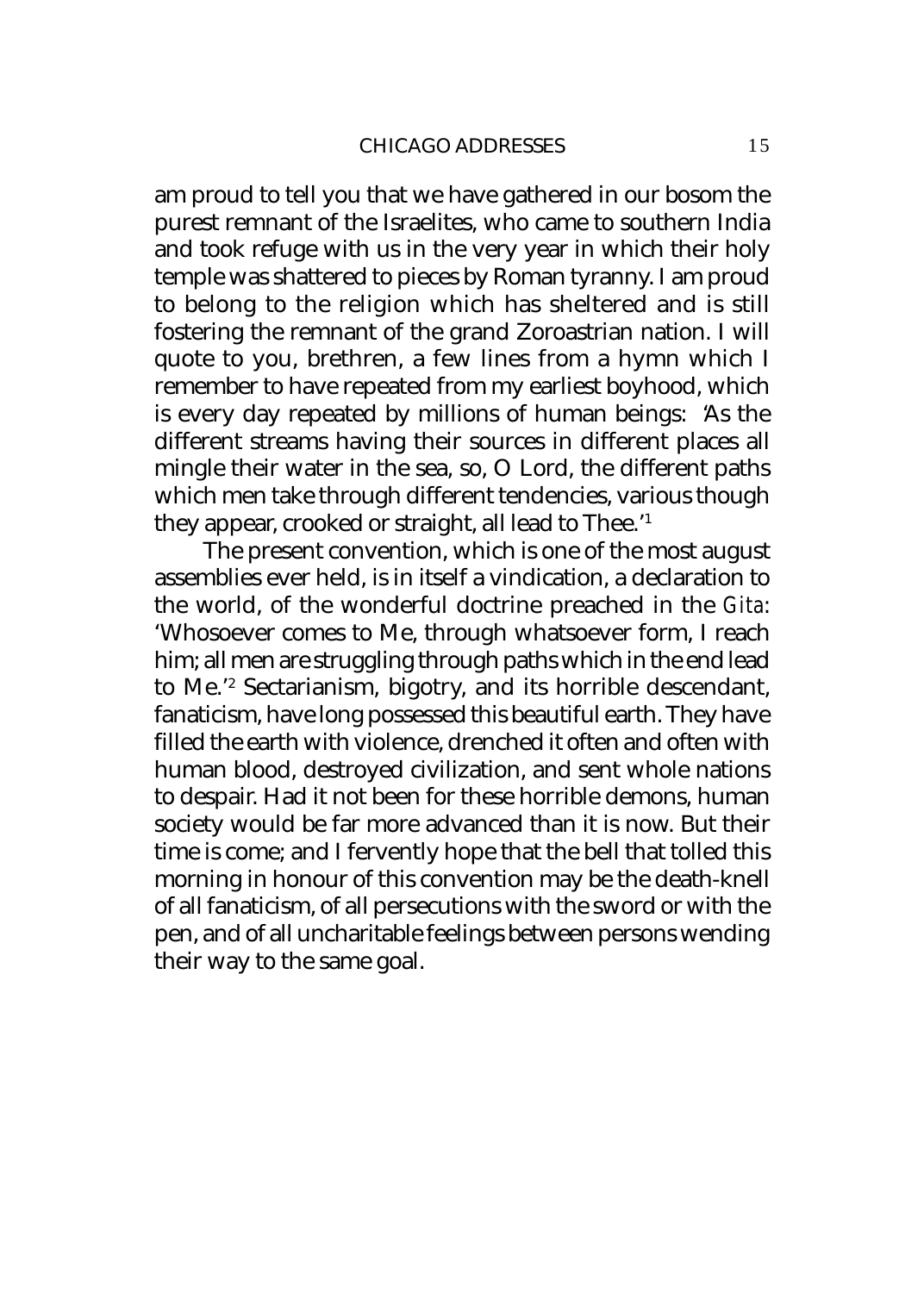#### **WHY WE DISAGREE**

*15 September 1893*

I will tell you a little story. You have heard the eloquent speaker who has just finished say, 'Let us cease from abusing each other,' and he was very sorry that there should be always so much variance.

But I think I should tell you a story which would illustrate the cause of this variance. A frog lived in a well. It had lived there for a long time. It was born there and brought up there, and yet was a little, small frog. Of course the evolutionists were not there then to tell us whether the frog lost its eyes or not, but, for our story's sake, we must take it for granted that it had its eyes, and that it every day cleansed the water of all the worms and bacilli that lived in it with an energy that would do credit to our modern bacteriologists. In this way it went on and became a little sleek and fat. Well, one day another frog that lived in the sea came and fell into the well.

'Where are you from?'

'I am from the sea.'

'The sea! How big is that? Is it as big as my well?' and he took a leap from one side of the well to the other.

'My friend,' said the frog of the sea, 'how do you compare the sea with your little well?'

Then the frog took another leap and asked, 'Is your sea so big?'

'What nonsense you speak, to compare the sea with your well!'

'Well, then,' said the frog of the well, 'nothing can be bigger than my well; there can be nothing bigger than this; this fellow is a liar, so turn him out.'

That has been the difficulty all the while.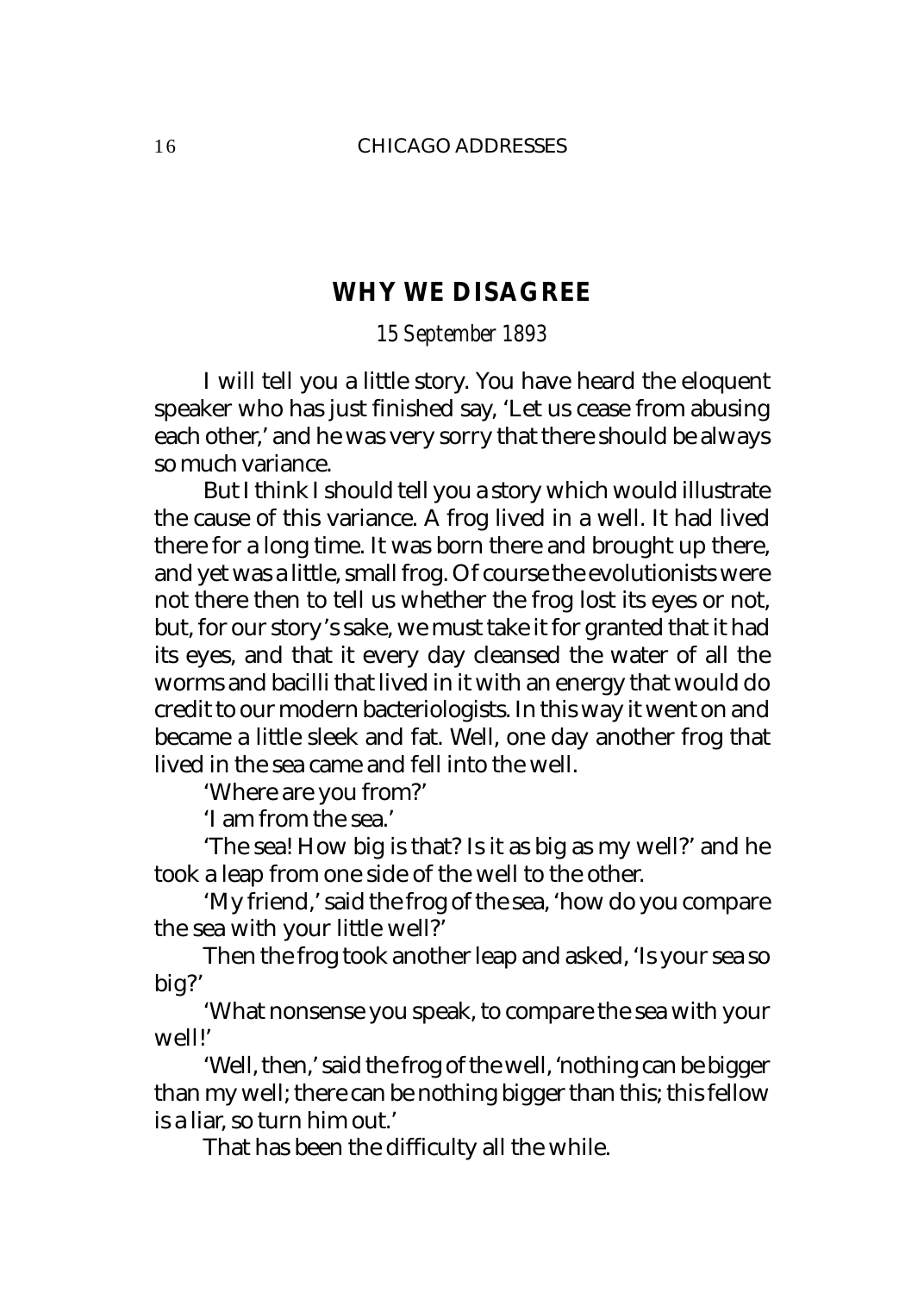I am a Hindu. I am sitting in my own little well and thinking that the whole world is my little well. The Christian sits in his little well and thinks the whole world is his well. The Mohammedan sits in his little well and thinks that is the whole world. I have to thank you of America for the great attempt you are making to break down the barriers of this little world of ours, and hope that, in the future, the Lord will help you to accomplish your purpose.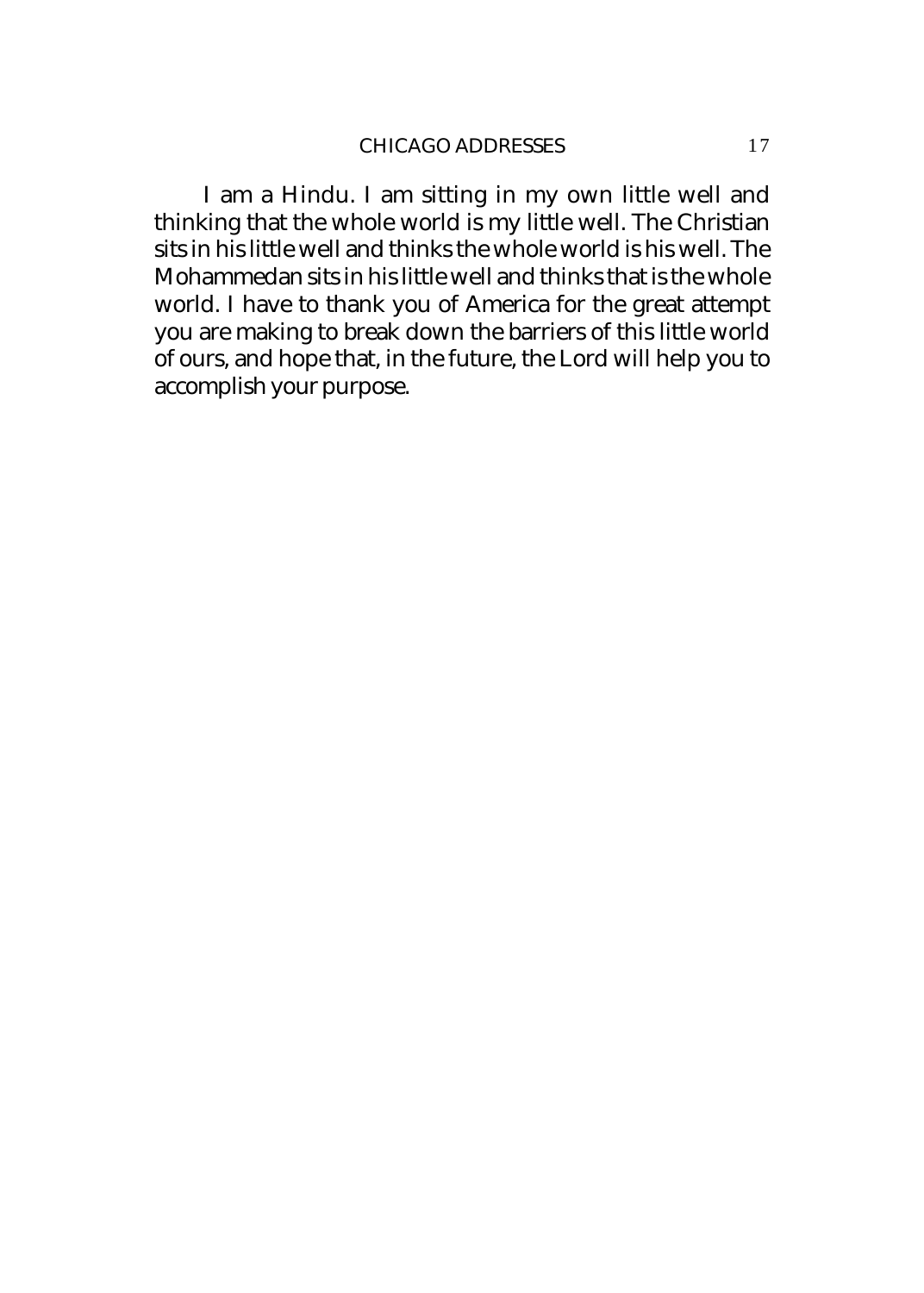#### **PAPER ON HINDUISM**

*Read at the Parliament on 19 September 1893*

Three religions now stand in the world which have come down to us from time prehistoric—Hinduism, Zoroastrianism, and Judaism. They have all received tremendous shocks, and all of them prove by their survival their internal strength. But while Judaism failed to absorb Christianity and was driven out of its place of birth by its all-conquering daughter, and a handful of Parsees is all that remains to tell the tale of their grand religion, sect after sect arose in India and seemed to shake the religion of the Vedas to its very foundations, but like the waters of the seashore in a tremendous earthquake it receded only for a while, only to return in an all-absorbing flood, a thousand times more vigorous, and when the tumult of the rush was over, these sects were all sucked in, absorbed, and assimilated into the immense body of the mother faith.

From the high spiritual flights of the Vedanta philosophy, of which the latest discoveries of science seem like echoes, to the low ideas of idolatry with its multifarious mythology, the agnosticism of the Buddhists, and the atheism of the Jains, each and all have a place in the Hindu's religion.

Where then, the question arises, where is the common centre to which all these widely diverging radii converge? Where is the common basis upon which all these seemingly hopeless contradictions rest? And this is the question I shall attempt to answer.

The Hindus have received their religion through revelation, the Vedas. They hold that the Vedas are without beginning and without end. It may sound ludicrous to this audience, how a book can be without beginning or end. But by the Vedas no books are meant. They mean the accumulated treasury of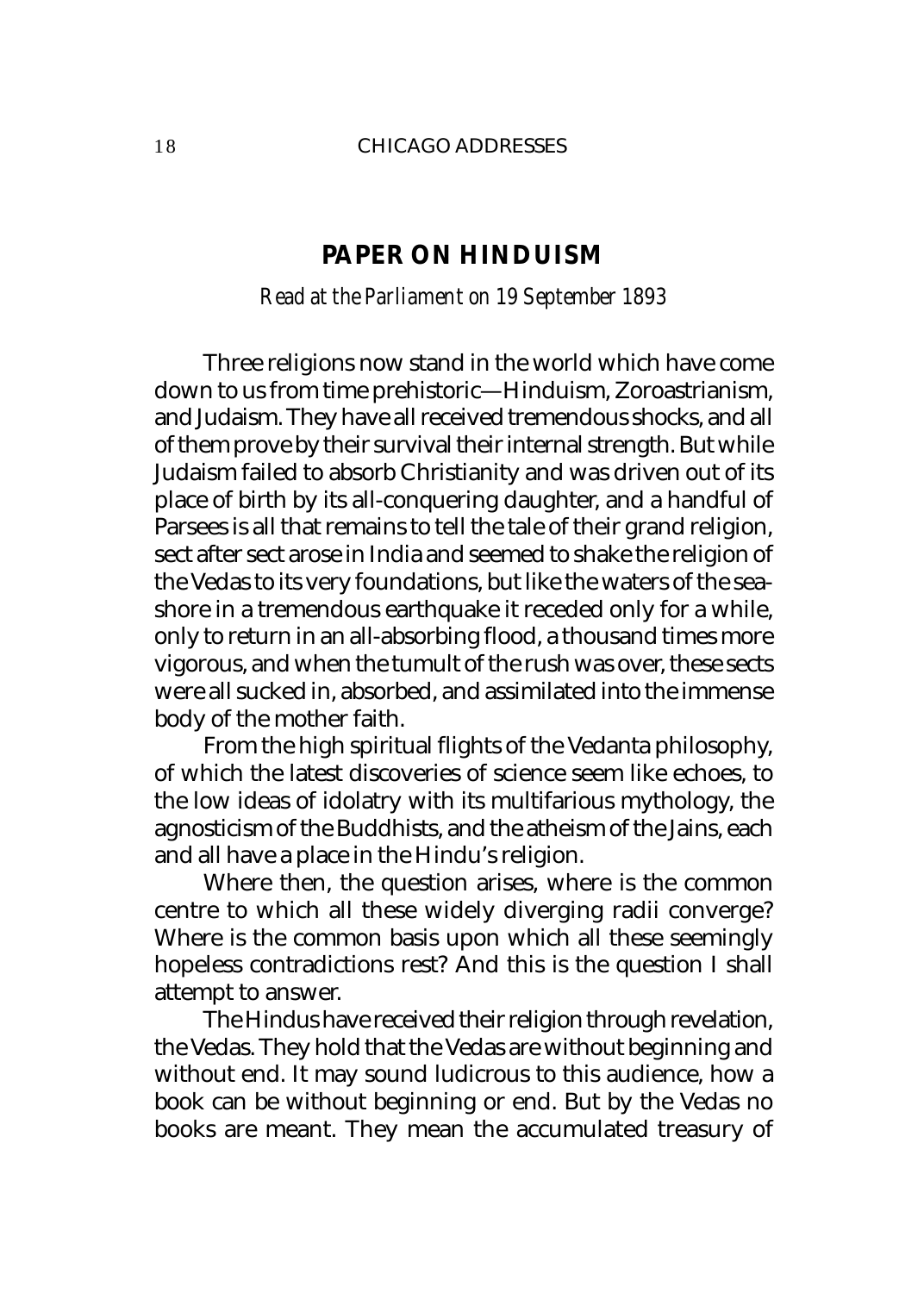spiritual laws discovered by different persons in different times. Just as the law of gravitation existed before its discovery, and would exist if all humanity forgot it, so is it with the laws that govern the spiritual world. The moral, ethical, and spiritual relations between soul and soul and between individual spirits and the Father of all spirits, were there before their discovery, and would remain even if we forgot them.

The discoverers of these laws are called Rishis, and we honour them as perfected beings. I am glad to tell this audience that some of the very greatest of them were women. Here it may be said that these laws as laws may be without end, but they must have had a beginning. The Vedas teach us that creation is without beginning or end. Science is said to have proved that the sum total of cosmic energy is always the same. Then, if there was a time when nothing existed, where was all this manifested energy? Some say it was in a potential form in God. In that case God is sometimes potential and sometimes kinetic, which would make Him mutable. Everything mutable is a compound, and everything compound must undergo that change which is called destruction. So God would die, which is absurd. Therefore there never was a time when there was no creation.

If I may be allowed to use a simile, creation and creator are two lines, without beginning and without end, running parallel to each other. God is the ever active providence, by whose power systems after systems are being evolved out of chaos, made to run for a time, and again destroyed. This is what the Brahmin boy repeats every day: 'The sun and the moon, the Lord created like the suns and moons of previous cycles.'3 And this agrees with modern science.

Here I stand and if I shut my eyes, and try to conceive my existence, 'I,' 'I,' 'I,' what is the idea before me? The idea of a body. Am I, then, nothing but a combination of material substances? The Vedas declare, 'No.' I am a spirit living in a body. I am not the body. The body will die, but I shall not die.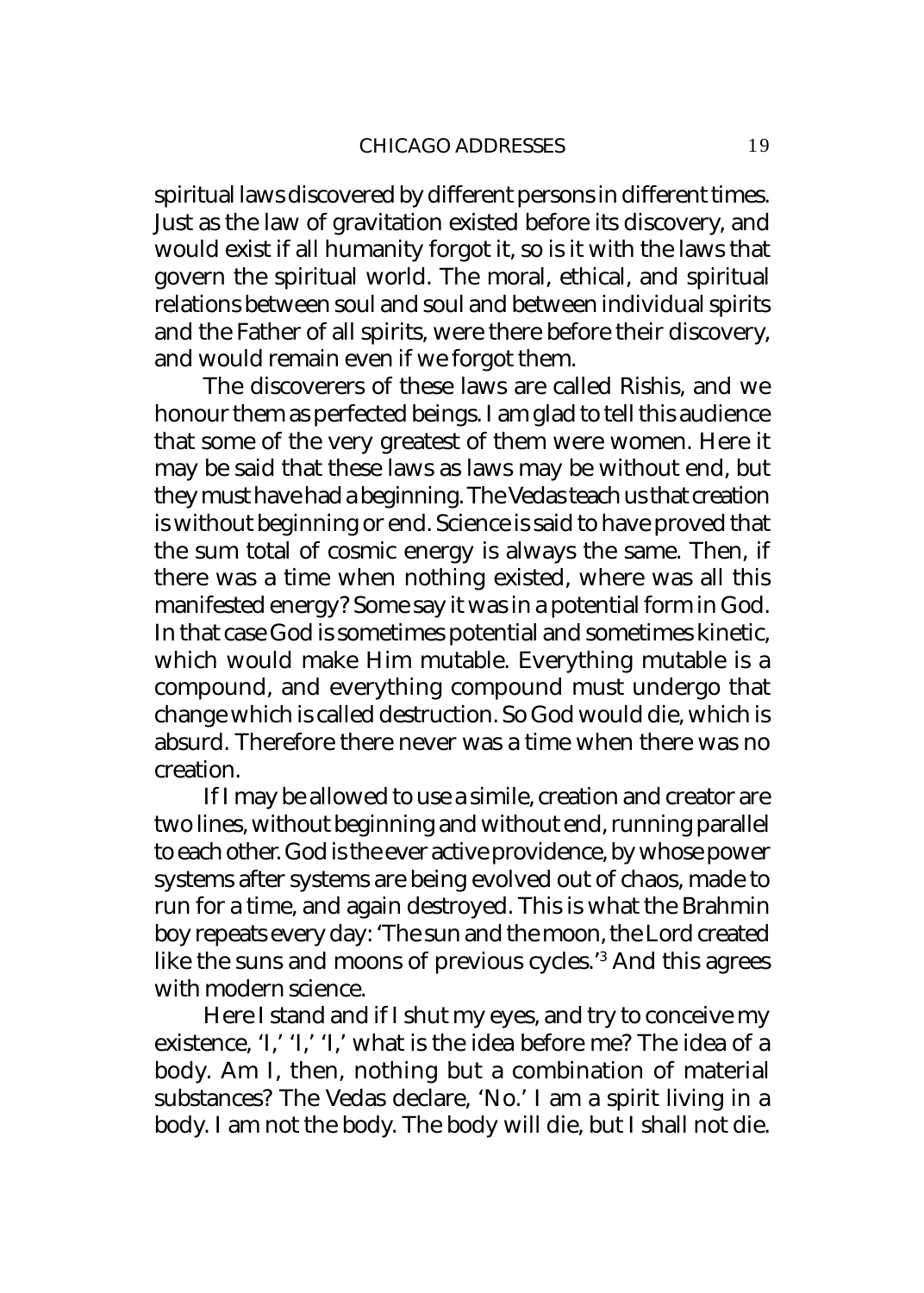Here I am in this body; it will fall, but I shall go on living. I had also a past. The soul was not created, for creation means a combination which means a certain future dissolution. If then the soul was created, it must die. Some are born happy, enjoy perfect health, with beautiful body, mental vigour, and all wants supplied. Others are born miserable, some are without hands or feet, others again are idiots and only drag on a wretched existence. Why, if they are all created, why does a just and merciful God create one happy and another unhappy, why is He so partial? Nor would it mend matters in the least to hold that those who are miserable in this life will be happy in a future one. Why should a man be miserable even here in the reign of a just and merciful God?

In the second place, the idea of a creator God does not explain the anomaly, but simply expresses the cruel fiat of an all-powerful being. There must have been causes, then, before his birth, to make a man miserable or happy and those were his past actions.

Are not all the tendencies of the mind and the body accounted for by inherited aptitude? Here are two parallel lines of existence—one of the mind, the other of matter. If matter and its transformations answer for all that we have, there is no necessity for supposing the existence of a soul. But it cannot be proved that thought has been evolved out of matter, and if a philosophical monism is inevitable, spiritual monism is certainly logical and no less desirable than a materialistic monism; but neither of these is necessary here.

We cannot deny that bodies acquire certain tendencies from heredity, but those tendencies only mean the physical configuration, through which a peculiar mind alone can act in a peculiar way. There are other tendencies peculiar to a soul caused by his past actions. And a soul with a certain tendency would by the laws of affinity take birth in a body which is the fittest instrument for the display of that tendency. This is in accord with science, for science wants to explain everything by habit, and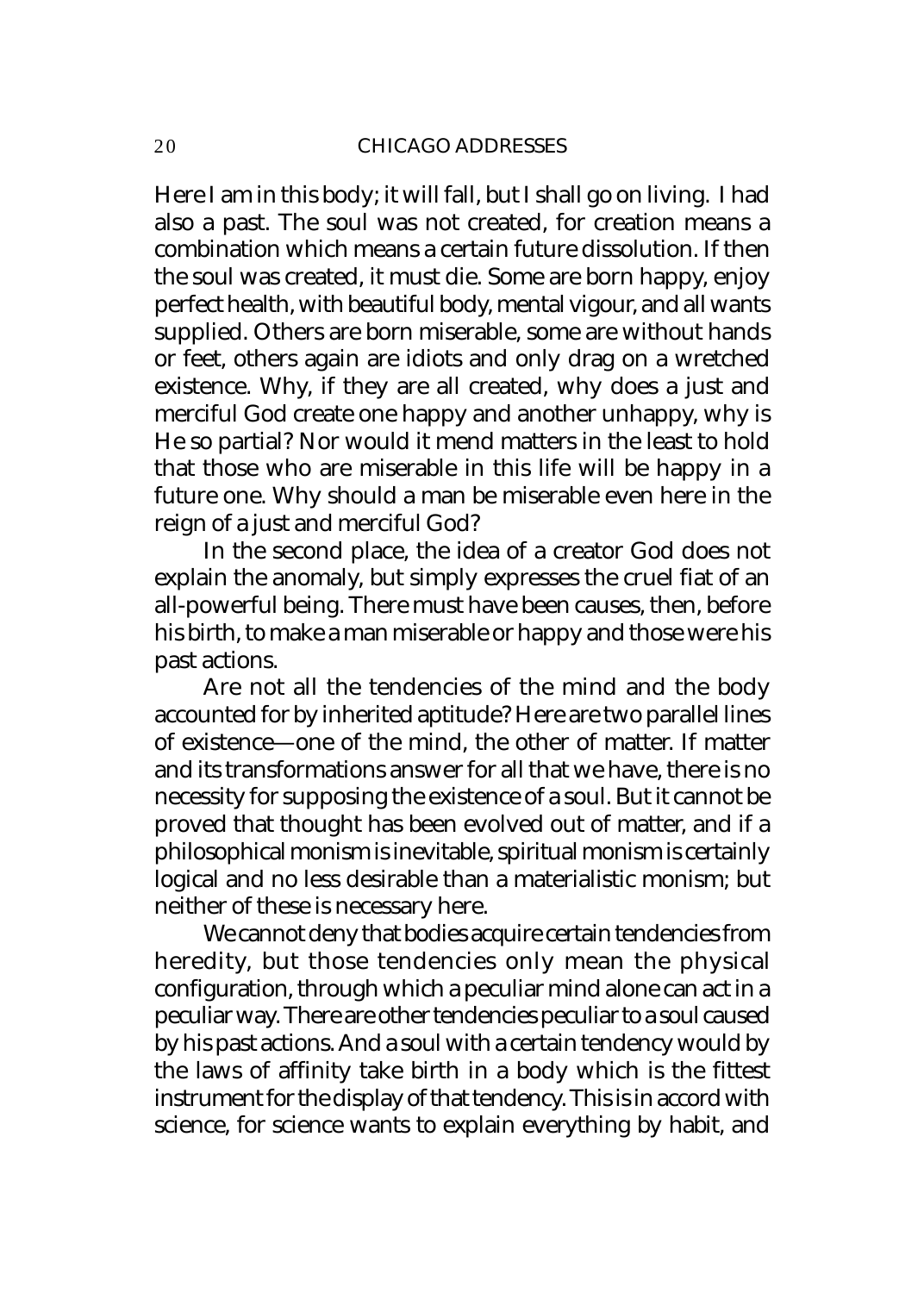habit is got through repetitions. So repetitions are necessary to explain the natural habits of a new-born soul. And since they were not obtained in this present life, they must have come down from past lives.

There is another suggestion. Taking all these for granted, how is it that I do not remember anything of my past life? This can be easily explained. I am now speaking English. It is not my mother tongue, in fact no words of my mother tongue are now present in my consciousness; but let me try to bring them up, and they rush in. That shows that consciousness is only the surface of the mental ocean, and within its depths are stored up all our experiences. Try and struggle, they would come up and you would be conscious even of your past life.

This is direct and demonstrative evidence. Verification is the perfect proof of a theory, and here is the challenge thrown to the world by the Rishis. We have discovered the secret by which the very depths of the ocean of memory can be stirred up—try it and you would get a complete reminiscence of your past life.

So then the Hindu believes that he is a spirit. Him the sword cannot pierce—him the fire cannot burn—him the water cannot melt—him the air cannot dry.4 The Hindu believes that every soul is a circle whose circumference is nowhere, but whose centre is located in the body, and that death means the change of this centre from body to body. Nor is the soul bound by the conditions of matter. In its very essence, it is free, unbounded, holy, pure, and perfect. But somehow or other it finds itself tied down to matter, and thinks of itself as matter.

Why should the free, perfect, and pure being be thus under the thraldom of matter, is the next question. How can the perfect soul be deluded into the belief that it is imperfect? We have been told that the Hindus shirk the question and say that no such question can be there. Some thinkers want to answer it by positing one or more quasi-perfect beings, and use big scientific names to fill up the gap. But naming is not explaining. The question remains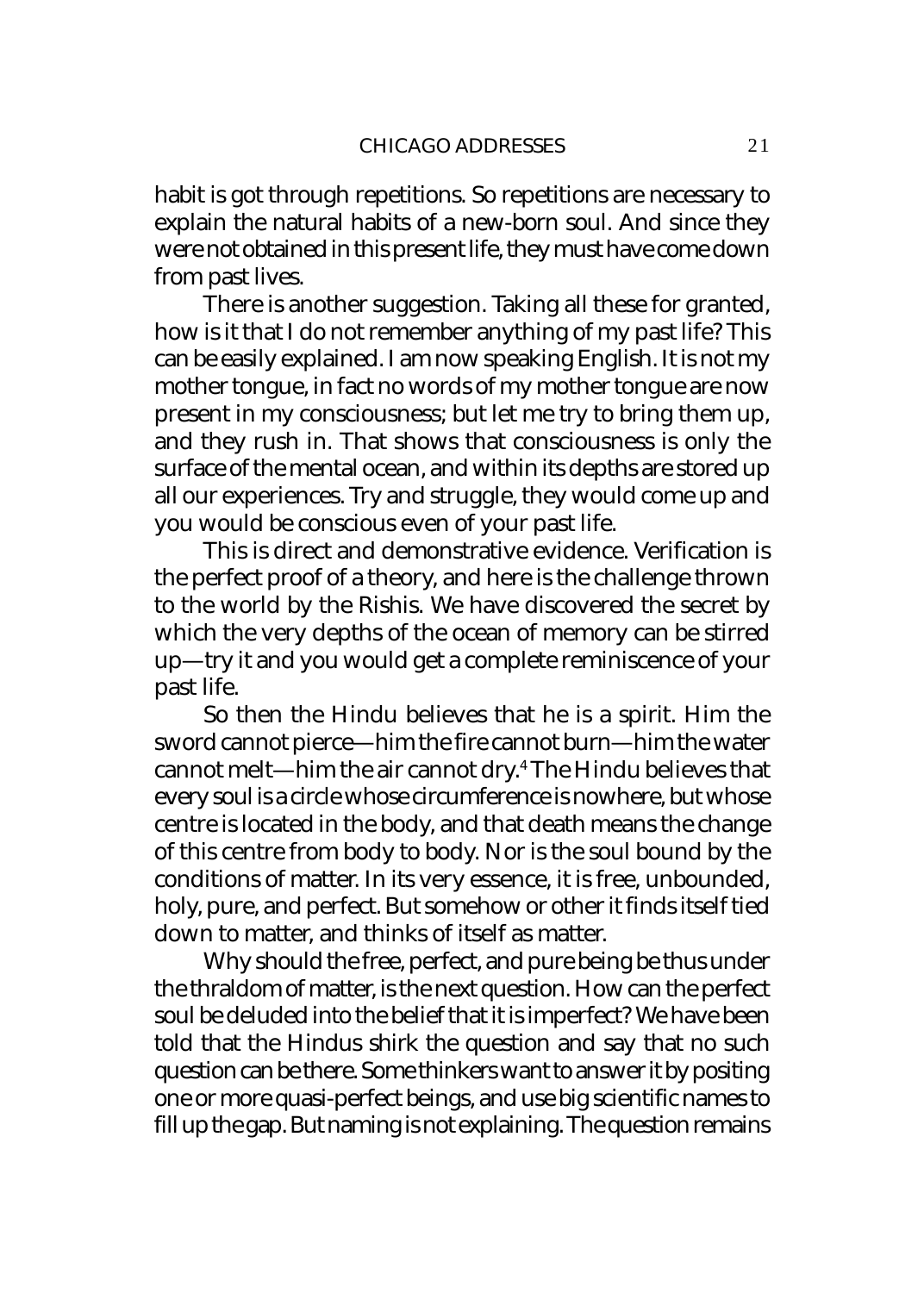the same. How can the perfect become the quasi-perfect; how can the pure, the absolute change even a microscopic particle of its nature? But the Hindu is sincere. He does not want to take shelter under sophistry. He is brave enough to face the question in a manly fashion; and his answer is: 'I do not know. I do not know how the perfect being, the soul, came to think of itself as imperfect, as joined to and conditioned by matter.' But the fact is a fact for all that. It is a fact in everybody's consciousness that one thinks of oneself as the body. The Hindu does not attempt to explain why one thinks one is the body. The answer that it is the will of God is no explanation. This is nothing more than what the Hindu says, 'I do not know.'

Well, then, the human soul is eternal and immortal, perfect and infinite, and death means only a change of centre from one body to another. The present is determined by our past actions, and the future by the present. The soul will go on evolving up or reverting back from birth to birth and death to death. But here is another question: Is man a tiny boat in a tempest, raised one moment on the foamy crest of a billow and dashed down into a yawning chasm the next, rolling to and fro at the mercy of good and bad actions—a powerless, helpless wreck in an ever-raging, ever-rushing, uncompromising current of cause and effect, a little moth placed under the wheel of causation, which rolls on crushing everything in its way and waits not for the widow's tears or the orphan's cry? The heart sinks at the idea, yet this is the law of nature. Is there no hope? Is there no escape?—was the cry that went up from the bottom of the heart of despair. It reached the throne of mercy, and words of hope and consolation came down and inspired a Vedic sage, and he stood up before the world and in trumpet voice proclaimed the glad tidings: 'Hear, ye children of immortal bliss! Even ye that reside in higher spheres! I have found the Ancient One who is beyond all darkness, all delusion: knowing Him alone you shall be saved from death over again.' 5 'Children of immortal bliss'—what a sweet, what a hopeful name! Allow me to call you, brethren,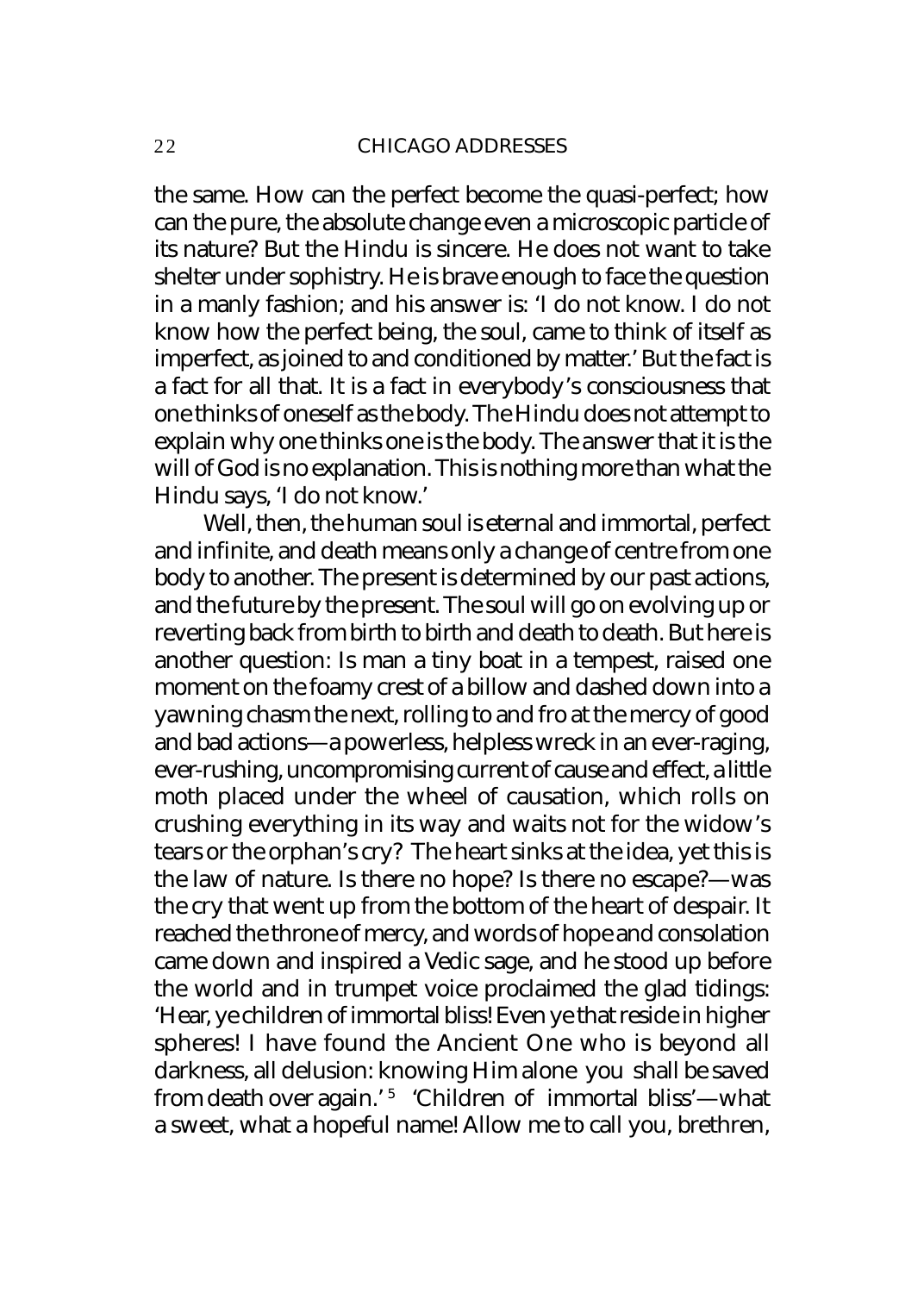by that sweet name—heirs of immortal bliss—yea, the Hindu refuses to call you sinners. Ye are the Children of God, the sharers of immortal bliss, holy and perfect beings. Ye divinities on earth—sinners! It is a sin to call a man so; it is a standing libel on human nature. Come up, O lions, and shake off the delusion that you are sheep; you are souls immortal, spirits free, blest and eternal; ye are not matter, ye are not bodies; matter is your servant, not you the servant of matter.

Thus it is that the Vedas proclaim not a dreadful combination of unforgiving laws, not an endless prison of cause and effect, but that at the head of all these laws, in and through every particle of matter and force, stands One, 'by whose command the wind blows, the fire burns, the clouds rain, and death stalks upon the earth'.6

And what is His nature?

He is everywhere, the pure and formless One, the Almighty and the All-merciful. 'Thou art our father, Thou art our mother, Thou art our beloved friend. Thou art the source of all strength; give us strength. Thou art He that beareth the burdens of the universe; help me bear the little burden of this life.' Thus sang the Rishis of the Veda. And how to worship Him? Through love. 'He is to be worshipped as the one beloved, dearer than everything in this and the next life.'

This is the doctrine of love declared in the Vedas, and let us see how it is fully developed and taught by Krishna, whom the Hindus believe to have been God incarnate on earth.

He taught that a man ought to live in this world like a lotus leaf, which grows in water but is never moistened by water; so a man ought to live in the world—his heart to God and his hands to work.

It is good to love God for hope of reward in this or the next world, but it is better to love God for love's sake, and the prayer goes: 'Lord, I do not want wealth, nor children, nor learning. If it be Thy will, I shall go from birth to birth, but grant me this, that I may love Thee without the hope of reward—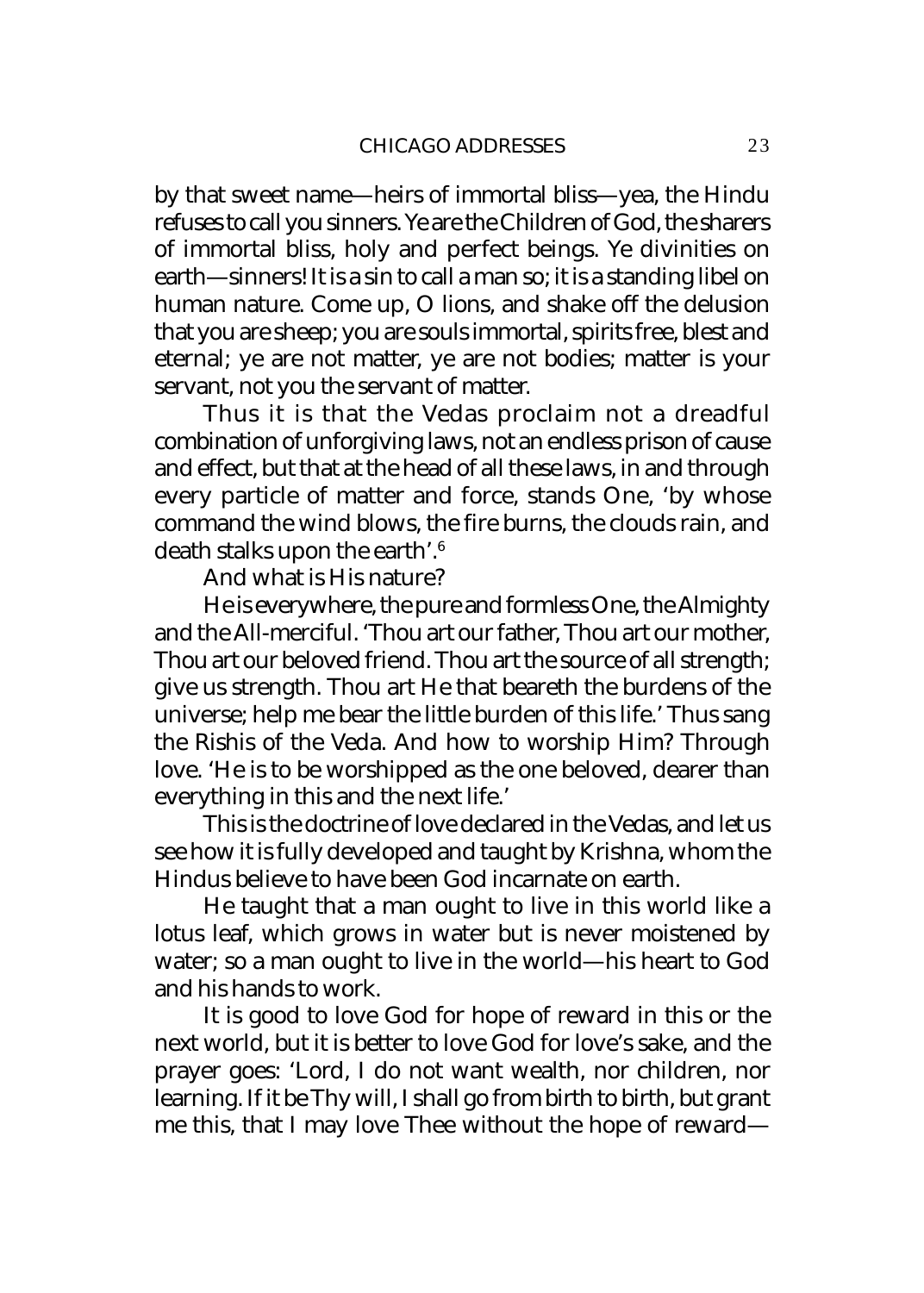love unselfishly for love's sake.' 7 One of the disciples of Krishna, the then Emperor of India, was driven from his kingdom by his enemies and had to take shelter with his queen, in a forest in the Himalayas, and there one day the queen asked him how it was that he, the most virtuous of men, should suffer so much misery. Yudhishthira answered, 'Behold, my queen, the Himalayas, how grand and beautiful they are; I love them. They do not give me anything, but my nature is to love the grand, the beautiful, therefore I love them. Similarly, I love the Lord. He is the source of all beauty, of all sublimity. He is the only object to be loved; my nature is to love Him, and therefore I love. I do not pray for anything; I do not ask for anything. Let Him place me wherever He likes. I must love Him for love's sake. I cannot trade in love.'8

The Vedas teach that the soul is divine, only held in the bondage of matter; perfection will be reached when this bond will burst, and the word they use for it is therefore, Mukti freedom, freedom from the bonds of imperfection, freedom from death and misery.

And this bondage can only fall off through the mercy of God, and this mercy comes on the pure. So purity is the condition of His mercy. How does that mercy act? He reveals Himself to the pure heart; the pure and the stainless see God, yea, even in this life; then and then only all the crookedness of the heart is made straight. Then all doubt ceases.9 He is no more the freak of a terrible law of causation. This is the very centre, the very vital conception of Hinduism. The Hindu does not want to live upon words and theories. If there are existences beyond the ordinary sensuous existence, he wants to come face to face with them. If there is a soul in him which is not matter, if there is an all-merciful universal Soul, he will go to Him direct. He must see Him, and that alone can destroy all doubts. So the best proof a Hindu sage gives about the soul, about God, is: 'I have seen the soul; I have seen God.' And that is the only condition of perfection. The Hindu religion does not consist in struggles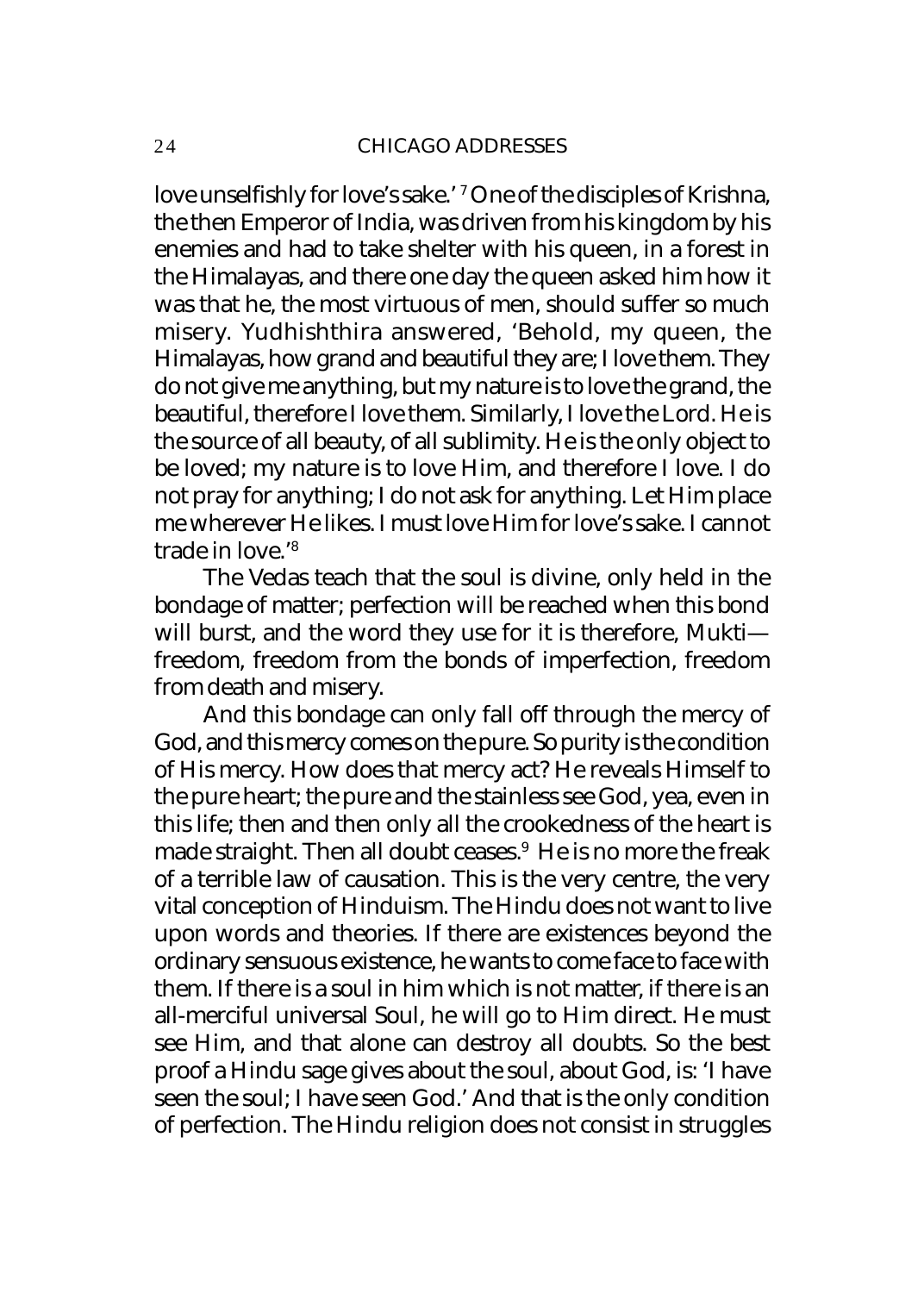and attempts to believe a certain doctrine or dogma, but in realizing—not in believing, but in being and becoming.

Thus the whole object of their system is by constant struggle to become perfect, to become divine, to reach God, and see God, and this reaching God, seeing God, becoming perfect even as the Father in Heaven is perfect, constitutes the religion of the Hindus.

And what becomes of a man when he attains perfection? He lives a life of bliss infinite. He enjoys infinite and perfect bliss, having obtained the only thing in which man ought to have pleasure, namely God, and enjoys the bliss with God.

So far all the Hindus are agreed. This is the common religion of all the sects of India; but, then, perfection is absolute, and the absolute cannot be two or three. It cannot have any qualities. It cannot be an individual. And so when a soul becomes perfect and absolute, it must become one with Brahman, and it would only realize the Lord as the perfection, the reality, of its own nature and existence, the existence absolute, knowledge absolute, and bliss absolute. We have often and often read this called the losing of individuality and becoming a stock or a stone.

'He jests at scars that never felt a wound.'

I tell you it is nothing of the kind. If it is happiness to enjoy the consciousness of this small body, it must be greater happiness to enjoy the consciousness of two bodies, the measure of happiness increasing with the consciousness of an increasing number of bodies, the aim, the ultimate of happiness being reached when it would become a universal consciousness.

Therefore, to gain this infinite universal individuality, this miserable little prison-individuality must go. Then alone can death cease when I am one with life, then alone can misery cease when I am one with happiness itself, then alone can all errors cease when I am one with knowledge itself; and this is the necessary scientific conclusion. Science has proved to me that physical individuality is a delusion, that really my body is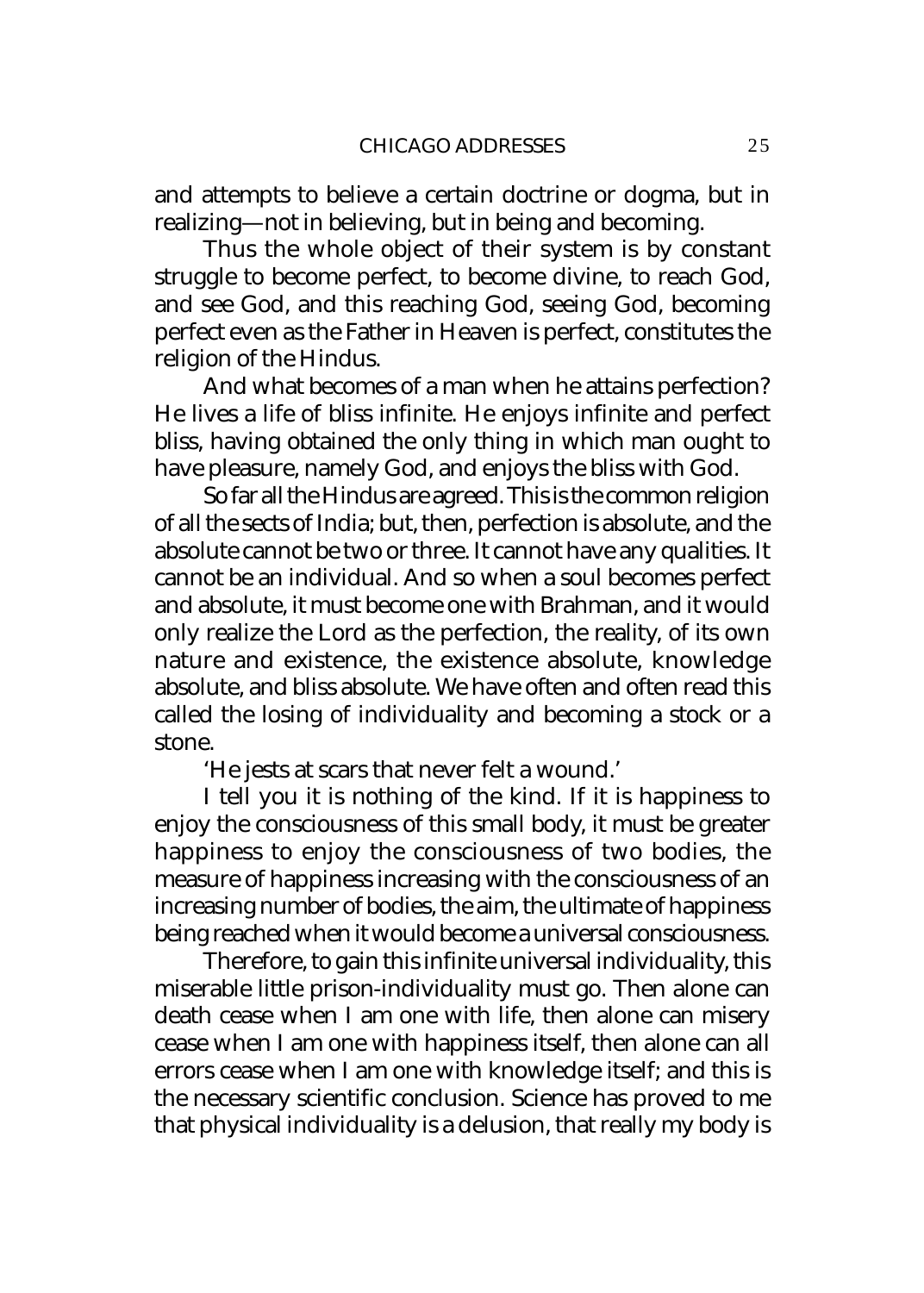one little continuously changing body in an unbroken ocean of matter; and Advaita (unity) is the necessary conclusion with my other counterpart, Soul.

Science is nothing but the finding of unity. As soon as science would reach perfect unity, it would stop from further progress, because it would reach the goal. Thus chemistry could not progress farther when it would discover one element out of which all others could be made. Physics would stop when it would be able to fulfil its services in discovering one energy of which all the others are but manifestations, and the science of religion become perfect when it would discover Him who is the one life in a universe of death, Him who is the constant basis of an ever-changing world, One who is the only Soul of which all souls are but delusive manifestations. Thus is it, through multiplicity and duality, that the ultimate unity is reached. Religion can go no farther. This is the goal of all science.

All science is bound to come to this conclusion in the long run. Manifestation, and not creation, is the word of science today, and the Hindu is only glad that what he has been cherishing in his bosom for ages is going to be taught in more forcible language, and with further light from the latest conclusions of science.

Descend we now from the aspirations of philosophy to the religion of the ignorant. At the very outset, I may tell you that there is no polytheism in India. In every temple, if one stands by and listens, one will find the worshippers applying all the attributes of God, including omnipresence, to the images. It is not polytheism, nor would the name henotheism explain the situation. 'The rose, called by any other name, would smell as sweet.' Names are not explanations.

I remember, as a boy, hearing a Christian missionary preach to a crowd in India. Among other sweet things he was telling them was that if he gave a blow to their idol with his stick, what could it do? One of his hearers sharply answered, 'If I abuse your God, what can He do?' 'You would be punished,'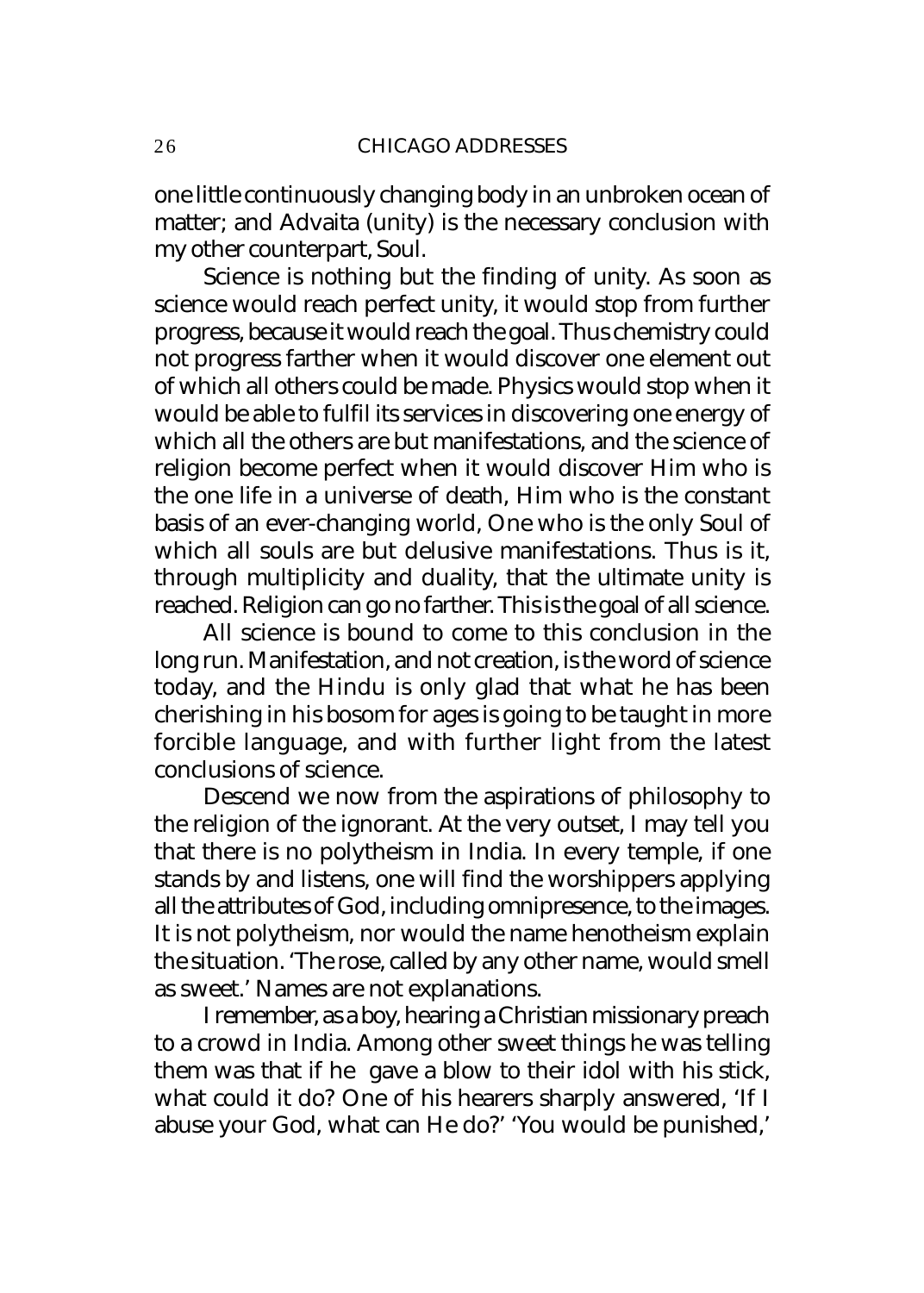said the preacher, 'when you die.' 'So my idol will punish you when you die,' retorted the Hindu.

The tree is known by its fruits. When I have seen amongst them that are called idolaters, men, the like of whom, in morality and spirituality and love I have never seen anywhere, I stop and ask myself, 'Can sin beget holiness?'

Superstition is a great enemy of man, but bigotry is worse. Why does a Christian go to church? Why is the cross holy? Why is the face turned toward the sky in prayer? Why are there so many images in the Catholic Church? Why are there so many images in the minds of Protestants when they pray? My brethren, we can no more think about anything without a mental image than we can live without breathing. By the law of association the material image calls up the mental idea and vice versa. This is why the Hindu uses an external symbol when he worships. He will tell you, it helps to keep his mind fixed on the Being to whom he prays. He knows as well as you do that the image is not God, is not omnipresent. After all, how much does omnipresence mean to almost the whole world? It stands merely as a word, a symbol. Has God superficial area? If not, when we repeat that word 'omnipresent', we think of the extended sky or of space, that is all.

As we find that somehow or other, by the laws of our mental constitution, we have to associate our ideas of infinity with the image of the blue sky, or of the sea, so we naturally connect our idea of holiness with the image of a church, a mosque, or a cross. The Hindus have associated the ideas of holiness, purity, truth, omnipresence, and such other ideas with different images and forms. But with this difference that while some people devote their whole lives to their idol of a church and never rise higher, because with them religion means an intellectual assent to certain doctrines and doing good to their fellows, the whole religion of the Hindu is centred in realization. Man is to become divine by realizing the divine. Idols or temples or churches or books are only the supports, the helps,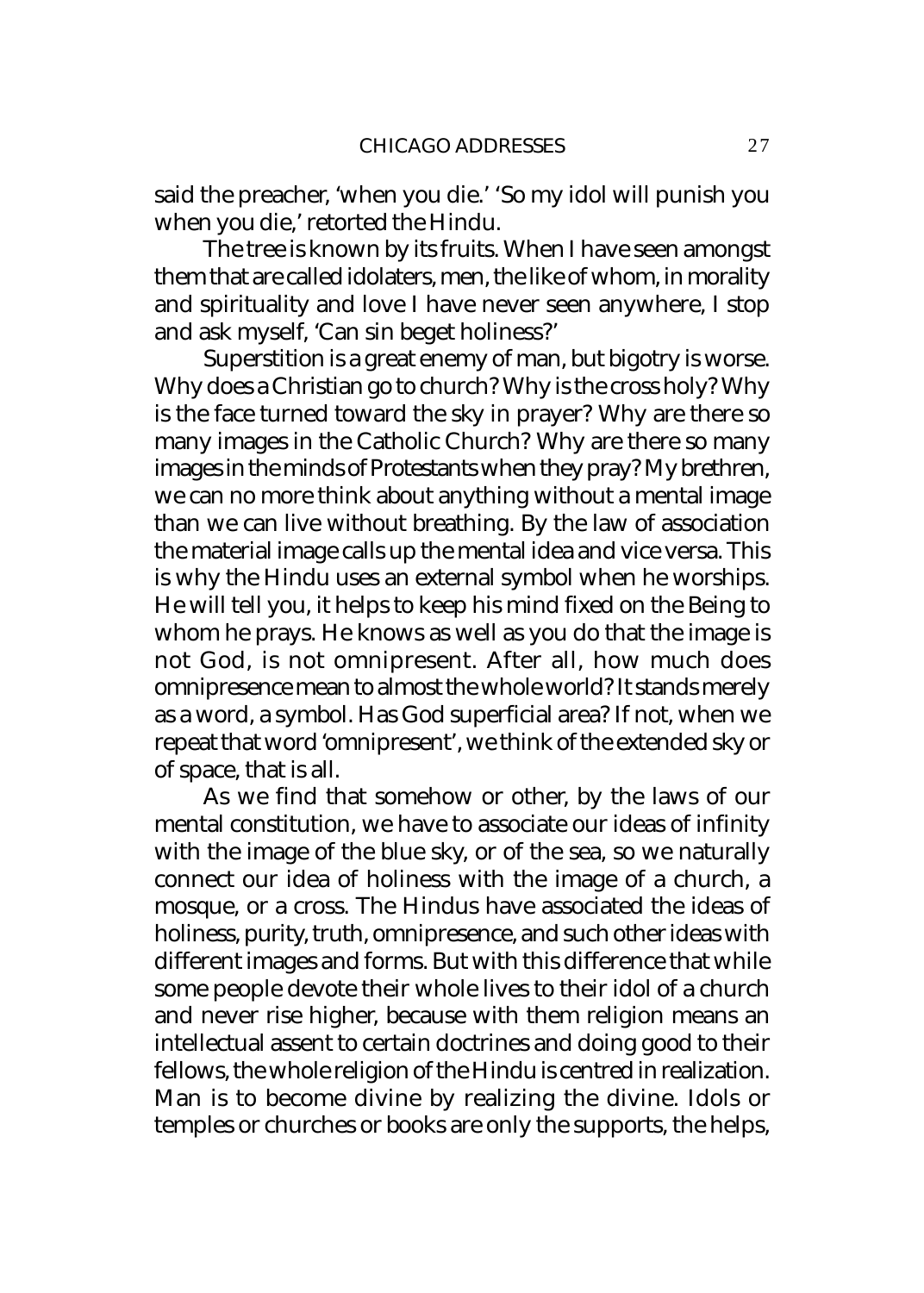of his spiritual childhood; but on and on he must progress.

He must not stop anywhere. 'External worship, material worship,' say the scriptures, 'is the lowest stage; struggling to rise high, mental prayer is the next stage, but the highest stage is when the Lord has been realized<sup>, 10</sup> Mark, the same earnest man who is kneeling before the idol tells you, 'Him the sun cannot express, nor the moon, nor the stars, the lightning cannot express Him, nor what we speak of as fire; through Him they shine.'11 But he does not abuse any one's idol or call its worship sin. He recognizes in it a necessary stage of life. 'The child is father of the man.' Would it be right for an old man to say that childhood is a sin or youth a sin?

If a man can realize his divine nature with the help of an image, would it be right to call that a sin? Nor, even when he has passed that stage, should he call it an error. To the Hindu, man is not travelling from error to truth, but from truth to truth, from lower to higher truth. To him all the religions, from the lowest fetishism to the highest absolutism, mean so many attempts of the human soul to grasp and realize the Infinite, each determined by the conditions of its birth and association, and each of these marks a stage of progress; and every soul is a young eagle soaring higher and higher, gathering more and more strength, till it reaches the Glorious Sun.

Unity in variety is the plan of nature, and the Hindu has recognized it. Every other religion lays down certain fixed dogmas, and tries to force society to adopt them. It places before society only one coat which must fit Jack and John and Henry, all alike. If it does not fit John or Henry, he must go without a coat to cover his body. The Hindus have discovered that the absolute can only be realized, or thought of, or stated, through the relative, and the images, crosses, and crescents are simply so many symbols—so many pegs to hang spiritual ideas on. It is not that this help is necessary for everyone, but those that do not need it have no right to say that it is wrong. Nor is it compulsory in Hinduism.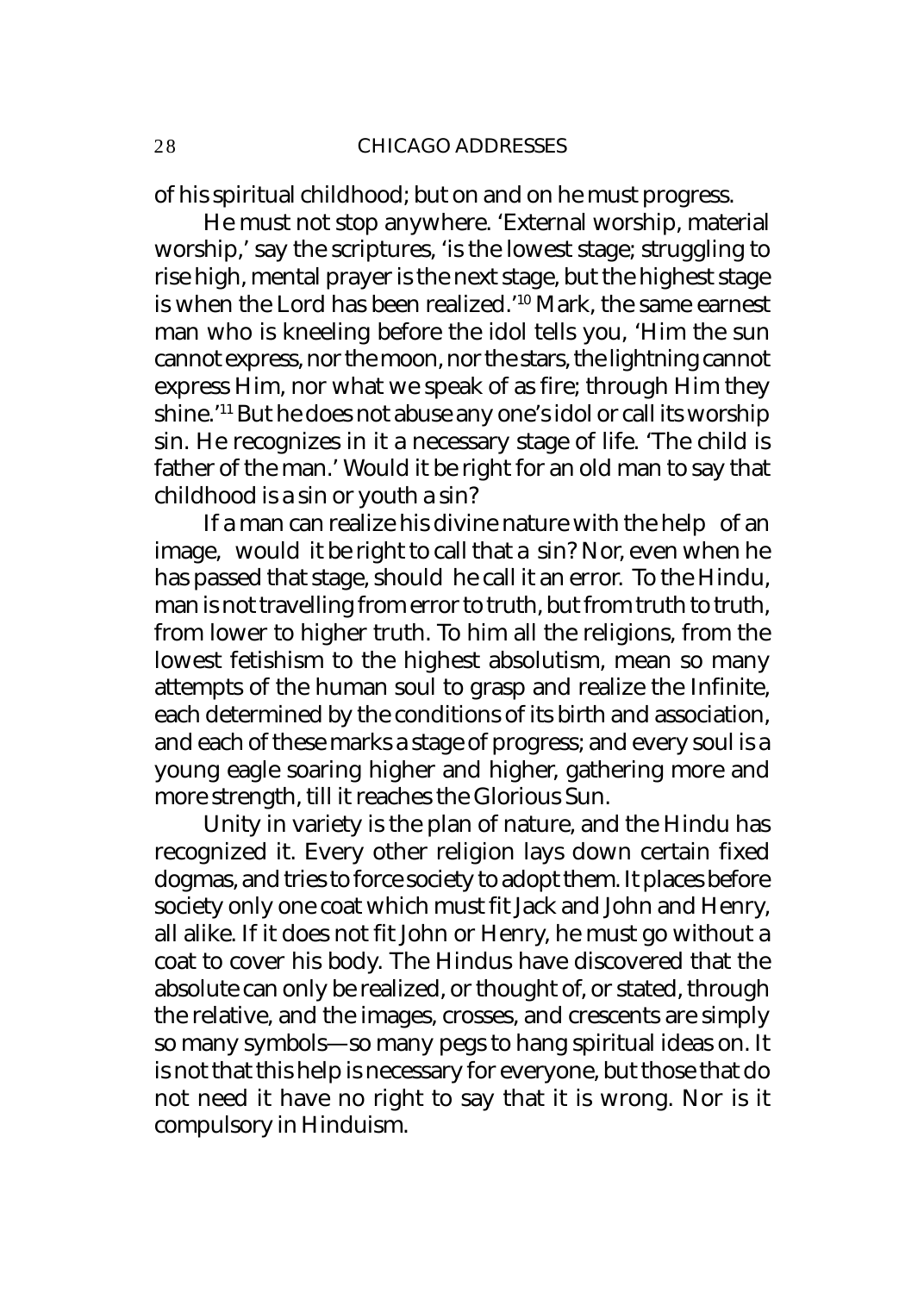One thing I must tell you. Idolatry in India does not mean anything horrible. It is not the mother of harlots. On the other hand, it is the attempt of undeveloped minds to grasp high spiritual truths. The Hindus have their faults, they sometimes have their exceptions; but mark this, they are always for punishing their own bodies, and never for cutting the throats of their neighbours. If the Hindu fanatic burns himself on the pyre, he never lights the fire of Inquisition. And even this cannot be laid at the door of his religion any more than the burning of witches can be laid at the door of Christianity.

To the Hindu, then, the whole world of religions is only a travelling, a coming up, of different men and women, through various conditions and circumstances, to the same goal. Every religion is only evolving a God out of the material man, and the same God is the inspirer of all of them. Why, then, are there so many contradictions? They are only apparent, says the Hindu. The contradictions come from the same truth adapting itself to the varying circumstances of different natures.

It is the same light coming through glasses of different colours. And these little variations are necessary for purposes of adaptation. But in the heart of everything the same truth reigns. The Lord has declared to the Hindu in His incarnation as Krishna: 'I am in every religion as the thread through a string of pearls.12 Wherever thou seest extraordinary holiness and extraordinary power raising and purifying humanity, know thou that I am there.'13 And what has been the result? I challenge the world to find, throughout the whole system of Sanskrit philosophy, any such expression as that the Hindu alone will be saved and not others. Says Vyasa, 'We find perfect men even beyond the pale of our caste and creed.'14 One thing more. How, then, can the Hindu, whose whole fabric of thought centres in God, believe in Buddhism which is agnostic, or in Jainism which is atheistic?

The Buddhists or the Jains do not depend upon God; but the whole force of their religion is directed to the great central truth in every religion, to evolve a God out of man. They have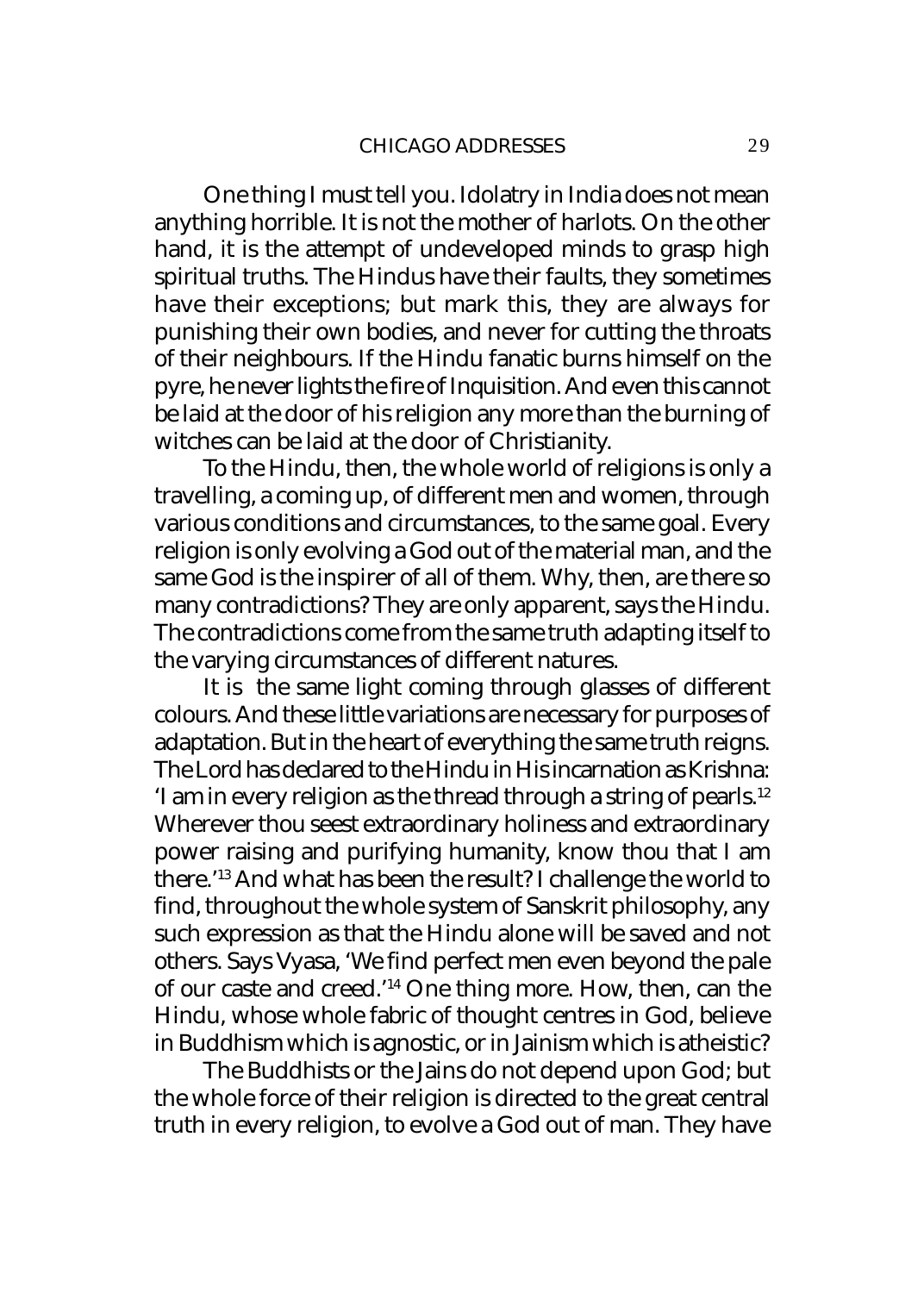not seen the Father, but they have seen the Son. And he that hath seen the Son hath seen the Father also.

This, brethren, is a short sketch of the religious ideas of the Hindus. The Hindu may have failed to carry out all his plans, but if there is ever to be a universal religion, it must be one which will have no location in place or time; which will be infinite like the God it will preach, and whose sun will shine upon the followers of Krishna and of Christ, on saints and sinners alike; which will not be Brahminic or Buddhistic, Christian or Mohammedan, but the sum total of all these, and still have infinite space for development; which in its catholicity will embrace in its infinite arms, and find a place for, every human being, from the lowest grovelling savage not far removed from the brute, to the highest man towering by the virtues of his head and heart almost above humanity, making society stand in awe of him and doubt his human nature. It will be a religion which will have no place for persecution or intolerance in its polity, which will recognize divinity in every man and woman, and whose whole scope, whose whole force, will be centred in aiding humanity to realize its own true, divine nature.

Offer such a religion, and all the nations will follow you. Ashoka's council was a council of the Buddhist faith. Akbar's, though more to the purpose, was only a parlour meeting. It was reserved for America to proclaim to all quarters of the globe that the Lord is in every religion.

May He who is the Brahman of the Hindus, the Ahura-Mazda of the Zoroastrians, the Buddha of the Buddhists, the Jehovah of the Jews, the Father in Heaven of the Christians,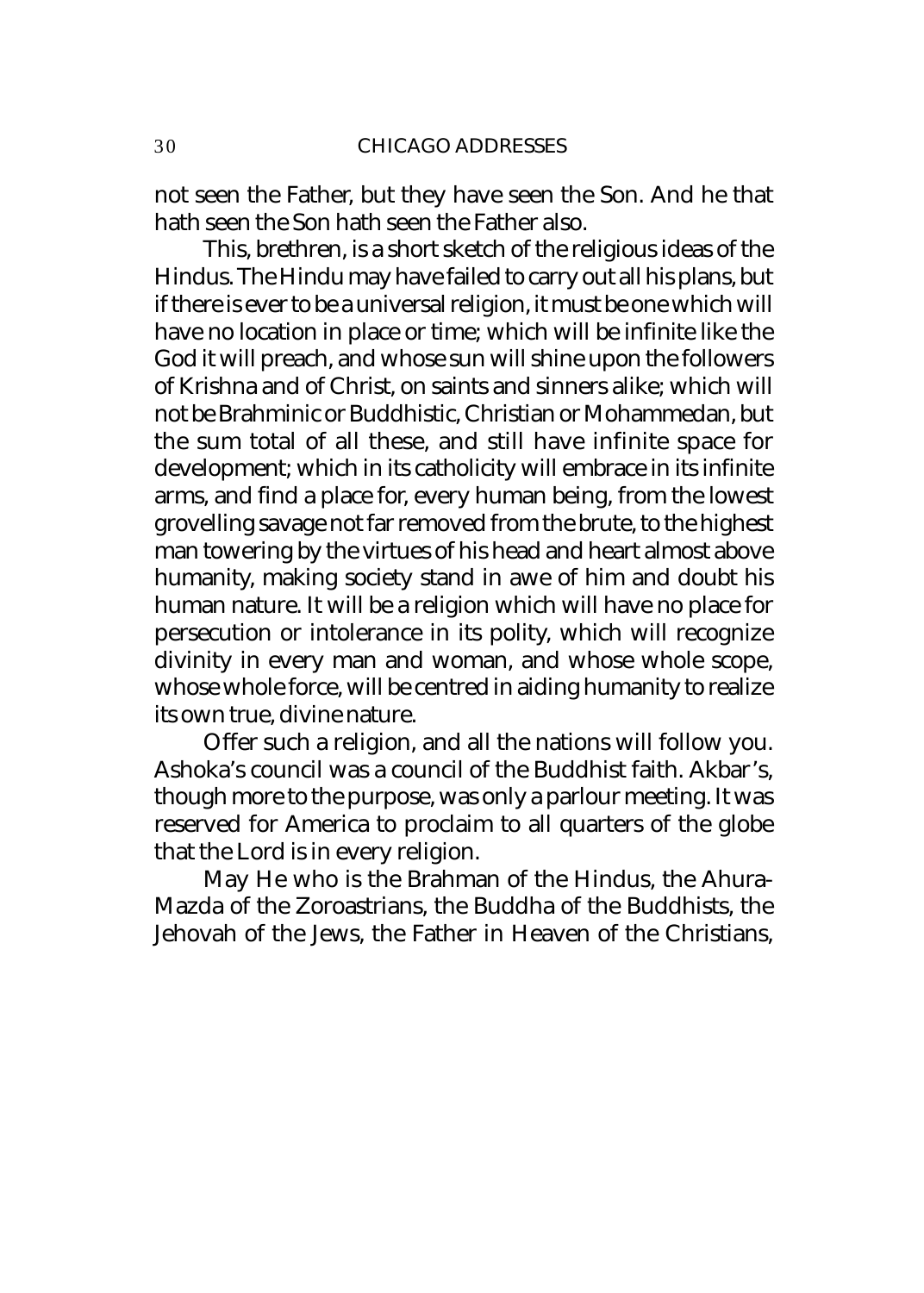give strength to you to carry out your noble idea! The star arose in the East; it travelled steadily towards the West, sometimes dimmed and sometimes effulgent, till it made a circuit of the world; and now it is again rising on the very horizon of the East, the borders of the Sanpo, a thousandfold more effulgent than it ever was before.

Hail Columbia, motherland of liberty! It has been given to thee, who never dipped her hand in her neighbour's blood, who never found out that the shortest way of becoming rich was by robbing one's neighbours, it has been given to thee to march at the vanguard of civilization with the flag of harmony.

#### **RELIGION NOT THE CRYING NEED OF INDIA**

#### *20 September 1893*

Christians must always be ready for good criticism, and I hardly think that you will mind if I make a little criticism. You Christians, who are so fond of sending out missionaries to save the soul of the heathen—why do you not try to save their bodies from starvation? In India, during the terrible famines, thousands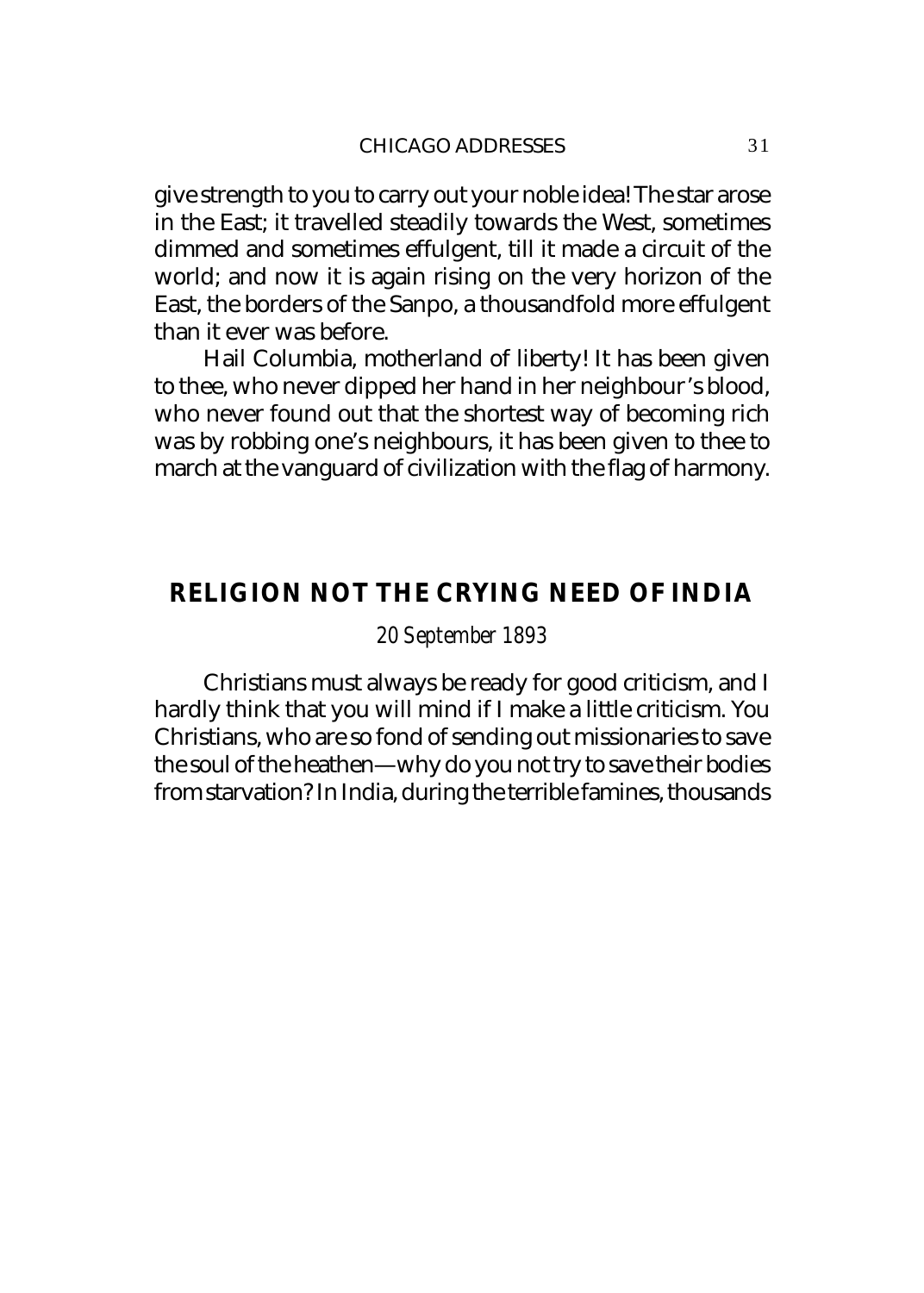died from hunger, yet you Christians did nothing. You erect churches all through India, but the crying evil in the East is not religion—they have religion enough—but it is bread that the suffering millions of burning India cry out for with parched throats. They ask us for bread, but we give them stones. It is an insult to a starving people to offer them religion; it is an insult to a starving man to teach him metaphysics. In India a priest that preached for money would lose caste and be spat upon by the people. I came here to seek aid for my impoverished people, and I fully realized how difficult it was to get help for heathens from Christians in a Christian land.

#### **BUDDHISM : THE FULFILMENT OF HINDUISM**

#### *26 September 1893*

I am not a Buddhist, as you have heard, and yet I am. If China, or Japan, or Ceylon follow the teachings of the Great Master, India worships him as God incarnate on earth. You have just now heard that I am going to criticize Buddhism, but by that I wish you to understand only this. Far be it from me to criticize him whom I worship as God incarnate on earth. But our views about Buddha are that he was not understood properly by his disciples. The relation between Hinduism (by Hinduism, I mean the religion of the Vedas) and what is called Buddhism at the present day is nearly the same as between Judaism and Christianity. Jesus Christ was a Jew, and Shakya Muni was a Hindu. The Jews rejected Jesus Christ, nay, crucified him, and the Hindus have accepted Shakya Muni as God and worship him. But the real difference that we Hindus want to show between modern Buddhism and what we should understand as the teachings of Lord Buddha lies principally in this: Shakya Muni came to preach nothing new. He also, like Jesus, came to fulfil and not to destroy. Only, in the case of Jesus, it was the old people, the Jews, who did not understand him, while in the case of Buddha, it was his own followers who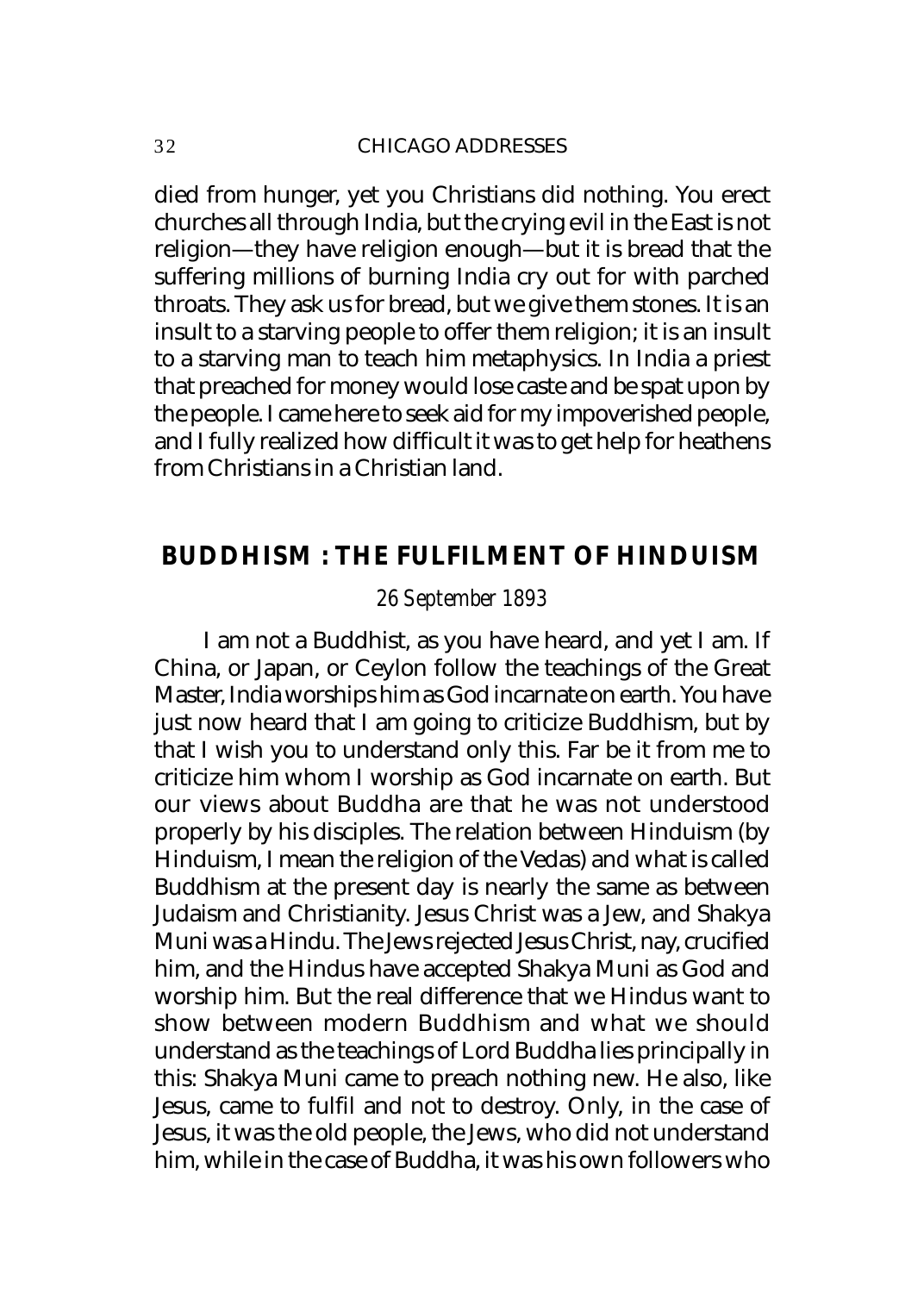did not realize the import of his teachings. As the Jew did not understand the fulfilment of the Old Testament, so the Buddhist did not understand the fulfilment of the truths of the Hindu religion. Again, I repeat, Shakya Muni came not to destroy, but he was the fulfilment, the logical conclusion, the logical development of the religion of the Hindus.

 The religion of the Hindus is divided into two parts: the ceremonial and the spiritual. The spiritual portion is specially studied by the monks.

In that there is no caste. A man from the highest caste and a man from the lowest may become a monk in India, and the two castes become equal. In religion there is no caste; caste is simply a social institution. Shakya Muni himself was a monk, and it was his glory that he had the large-heartedness to bring out the truths from the hidden Vedas and throw them broadcast all over the world. He was the first being in the world who brought missionarizing into practice—nay, he was the first to conceive the idea of proselytizing.

The great glory of the Master lay in his wonderful sympathy for everybody, especially for the ignorant and the poor. Some of his disciples were Brahmins. When Buddha was teaching, Sanskrit was no more the spoken language in India. It was then only in the books of the learned. Some of Buddha's Brahmin disciples wanted to translate his teachings into Sanskrit, but he distinctly told them, 'I am for the poor, for the people: let me speak in the tongue of the people.' And so to this day the great bulk of his teachings are in the vernacular of that day in India.

Whatever may be the position of philosophy, whatever may be the position of metaphysics, so long as there is such a thing as death in the world, so long as there is such a thing as weakness in the human heart, so long as there is a cry going out of the heart of man in his very weakness, there shall be a faith in God.

On the philosophic side the disciples of the Great Master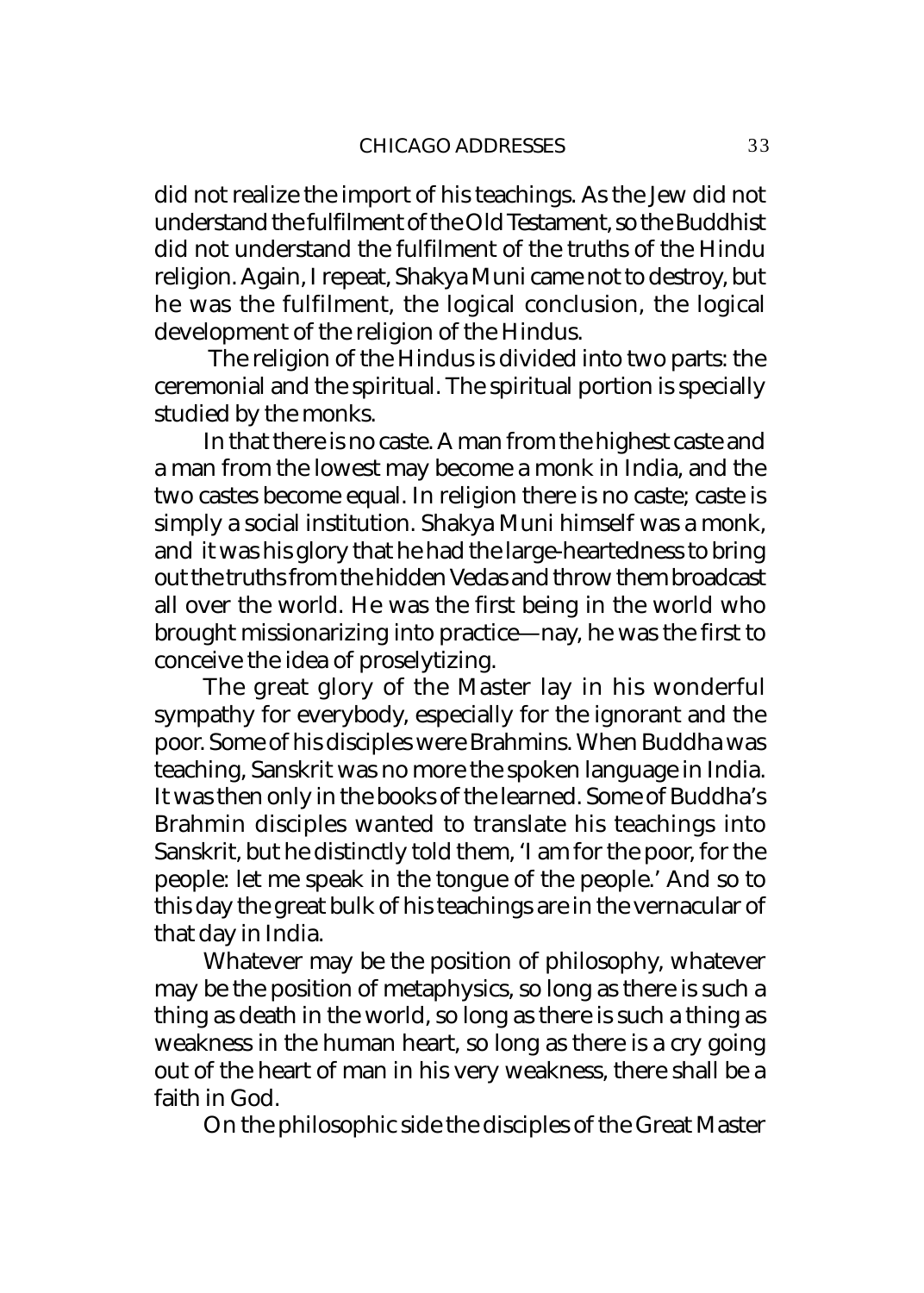#### 34 CHICAGO ADDRESSES

dashed themselves against the eternal rocks of the Vedas and could not crush them, and on the other side they took away from the nation that eternal God to which everyone, man or woman, clings so fondly. And the result was that Buddhism had to die a natural death in India. At the present day there is not one who calls oneself a Buddhist in India, the land of its birth.

But at the same time, Brahminism lost something—that reforming zeal, that wonderful sympathy and charity for everybody, that wonderful leaven which Buddhism had brought to the masses and which had rendered Indian society so great that a Greek historian who wrote about India of that time was led to say that no Hindu was known to tell an untruth and no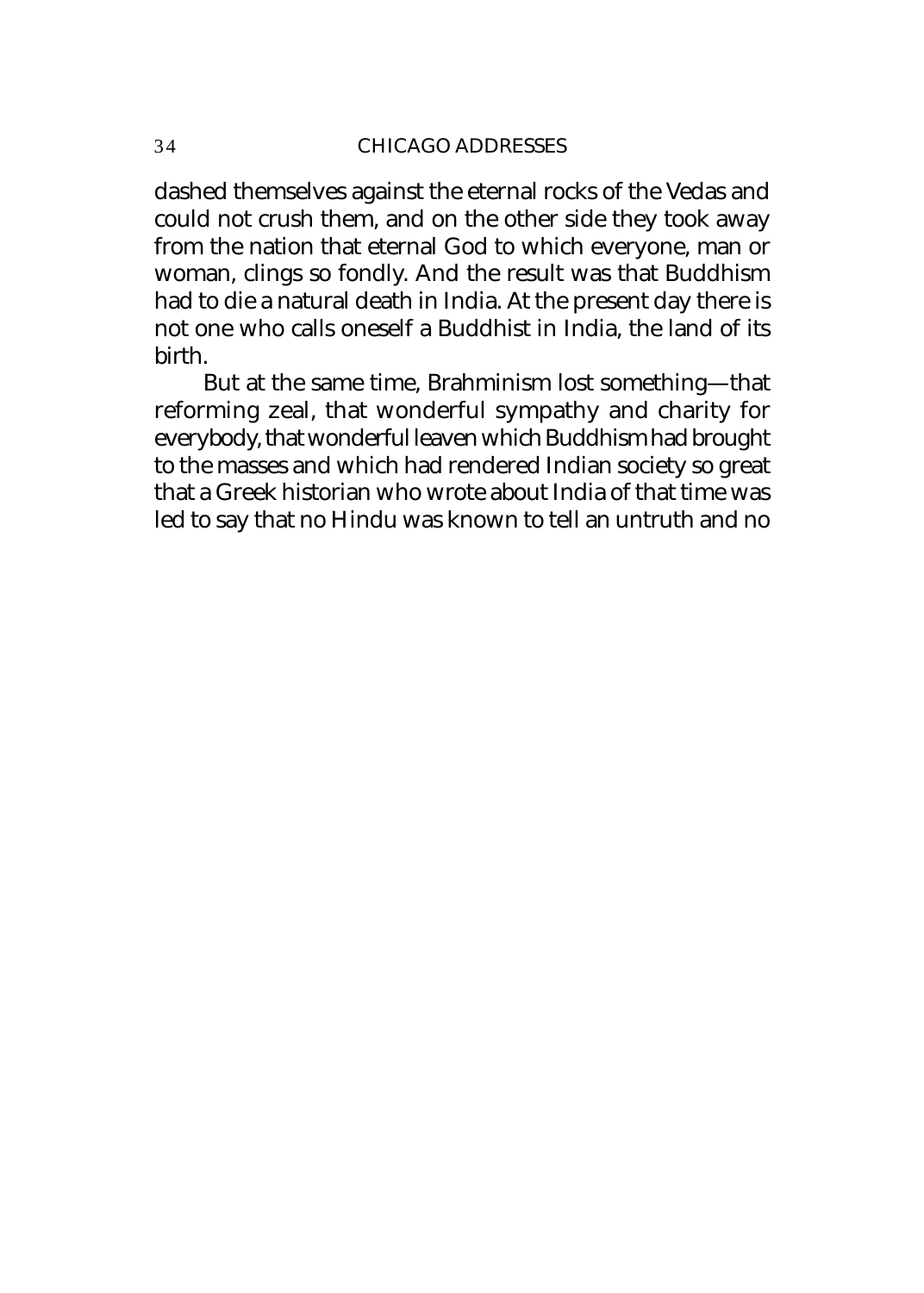Hindu woman was known to be unchaste.

Hinduism cannot live without Buddhism, nor Buddhism without Hinduism. Then realize what the separation has shown to us, that the Buddhists cannot stand without the brain and philosophy of the Brahmins, nor the Brahmin without the heart of the Buddhist. This separation between the Buddhists and the Brahmins is the cause of the downfall of India. That is why India is populated by three hundred millions of beggars, and that is why India has been the slave of conquerors for the last thousand years. Let us then join the wonderful intellect of the Brahmin with the heart, the noble soul, the wonderful humanizing power of the Great Master.

#### **ADDRESS AT THE FINAL SESSION**

#### *27 September 1893*

The World's Parliament of Religions has become an accomplished fact, and the merciful Father has helped those who laboured to bring it into existence, and crowned with success their most unselfish labour.

My thanks to those noble souls whose large hearts and love of truth first dreamed this wonderful dream and then realized it. My thanks to the shower of liberal sentiments that has overflowed this platform. My thanks to this enlightened audience for their uniform kindness to me and for their appreciation of every thought that tends to smooth the friction of religions. A few jarring notes were heard from time to time in this harmony. My special thanks to them, for they have, by their striking contrast, made the general harmony the sweeter.

Much has been said of the common ground of religious unity. I am not going just now to venture my own theory. But if anyone here hopes that this unity will come by the triumph of any one of the religions and the destruction of the others, to